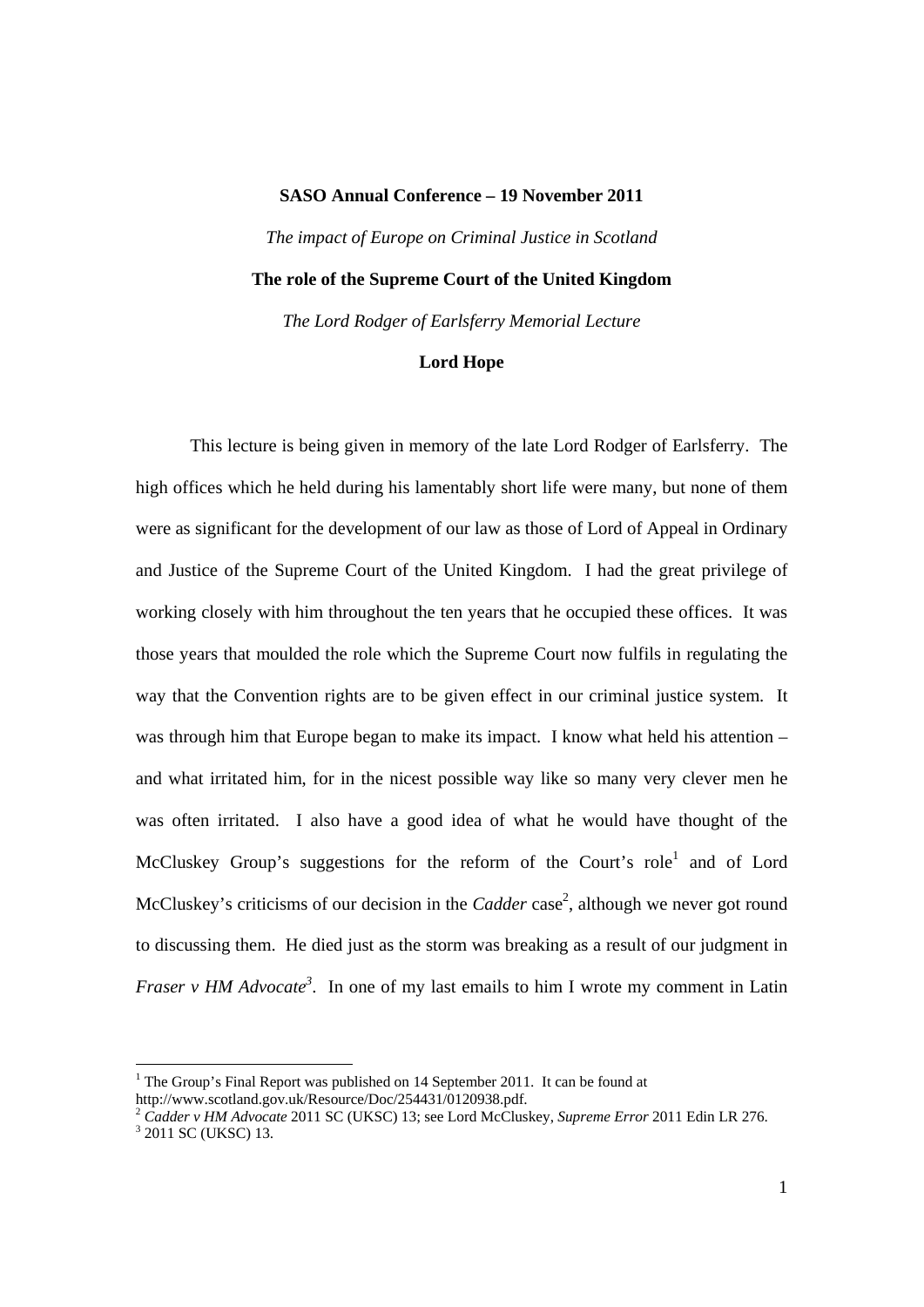about what we should expect after it was given: *ruat caelum, fiat justitia<sup>4</sup>* – let the skies fall in, justice must prevail. He did not reply, but I am sure that those words express exactly how he felt. He was not one for making the slightest compromise on the principles that he believed in.

I should like in this lecture, therefore, to trace the development of the Supreme Court's jurisdiction in devolution cases during Lord Rodger's period. That development began, of course, in the comparatively serene confines of the Judicial Committee of the Privy Council in Downing Street – the JCPC as it came to be called in Scotland, although the Law Lords who sat there used to refer to it simply as "the Privy". As the Supreme Court inherited the entirety of the Privy's jurisdiction on devolution issues when it was created on the abolition of the appellate jurisdiction of the House of Lords<sup>5</sup>, it will be simpler to think how the Justices in the Supreme Court are regarded now as I trace this development. So from time to time in this lecture I will use the expression "the Supreme Court" to refer to the two institutions collectively.

The main drivers towards the position that we have now reached occurred before the reform that led to the creation of the Supreme Court took place. As this conference is all about the impact of Europe, it is worth noting that these drivers are not to be found in any of the Convention rights. The two pillars on which the Court's jurisprudence rests are to be found in the wording of the Scotland Act 1998 itself. It is section 57(2) of that Act, and the fact that the definition of "Scottish Ministers" includes the Lord Advocate,

<sup>&</sup>lt;sup>4</sup> This maxim, which is not attributable to any classical Latin source, is sometimes phrased "Fiat justitia, ruat caelum".

<sup>&</sup>lt;sup>5</sup> Constitutional Reform Act 2005, section 57 and Schedule 10.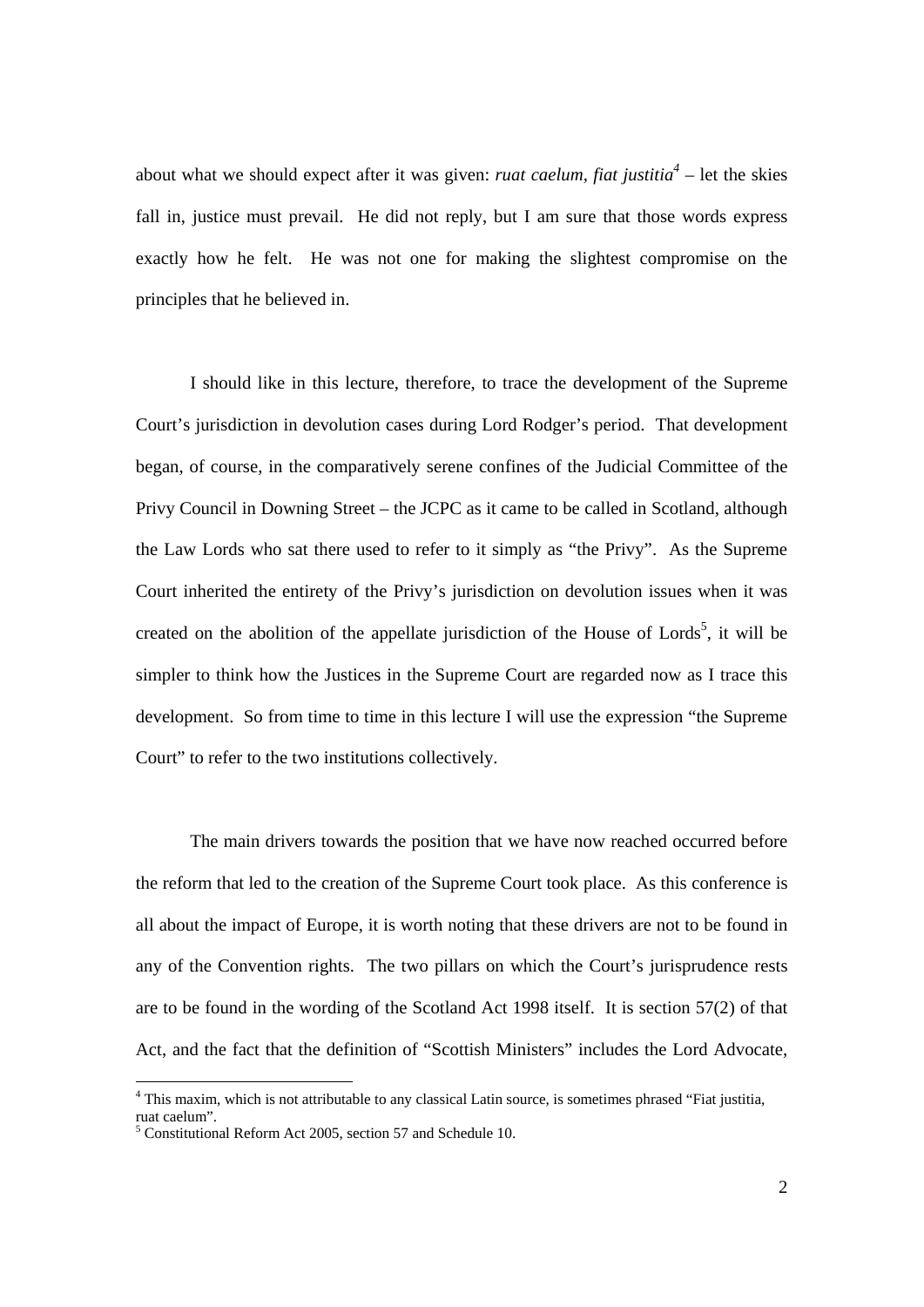that has created the situation which appears to have created so much difficulty. But some may see the jurisdiction which the Scotland Act brought into existence as the foundation for a welcome reinvigoration in our system of respect for human rights.

When I cast my mind back to the winter of 1997 when the Scotland Bill was being discussed at the Committee Stage in the House of Lords I cannot recall any mention being made of the effect that section 57(2) was expected, let alone intended, to have on the system for the prosecution of crime in Scotland. Lord Rodger did not take part in these debates as during this period, he was still the Lord Justice General. But I did and so did Lord Clyde, whom Lord Rodger was to succeed as a Lord of Appeal in Ordinary on his retirement in 2001. It was still acceptable in 1997 for the Law Lords to take part in the ordinary business of the House of Lords. That all came to an end in 2000 when the Human Rights Act 1998 came into force and the Law Lords had to be especially careful to be seen to be independent of the legislature, but in 1997 nobody thought that our participation in debates on the Bill was objectionable. I was not present during all the debates, and I may have missed something. But to say that the scene that the legislators had in mind in 1997 has changed would be a massive understatement. The changes that have taken place have been far-reaching and they have been fundamental. And we have lost not only Donald Dewar who was the architect of the Scotland Bill and who would, had he lived, still have had much to say about how the process of devolution should be handled. We have lost Lord Rodger too.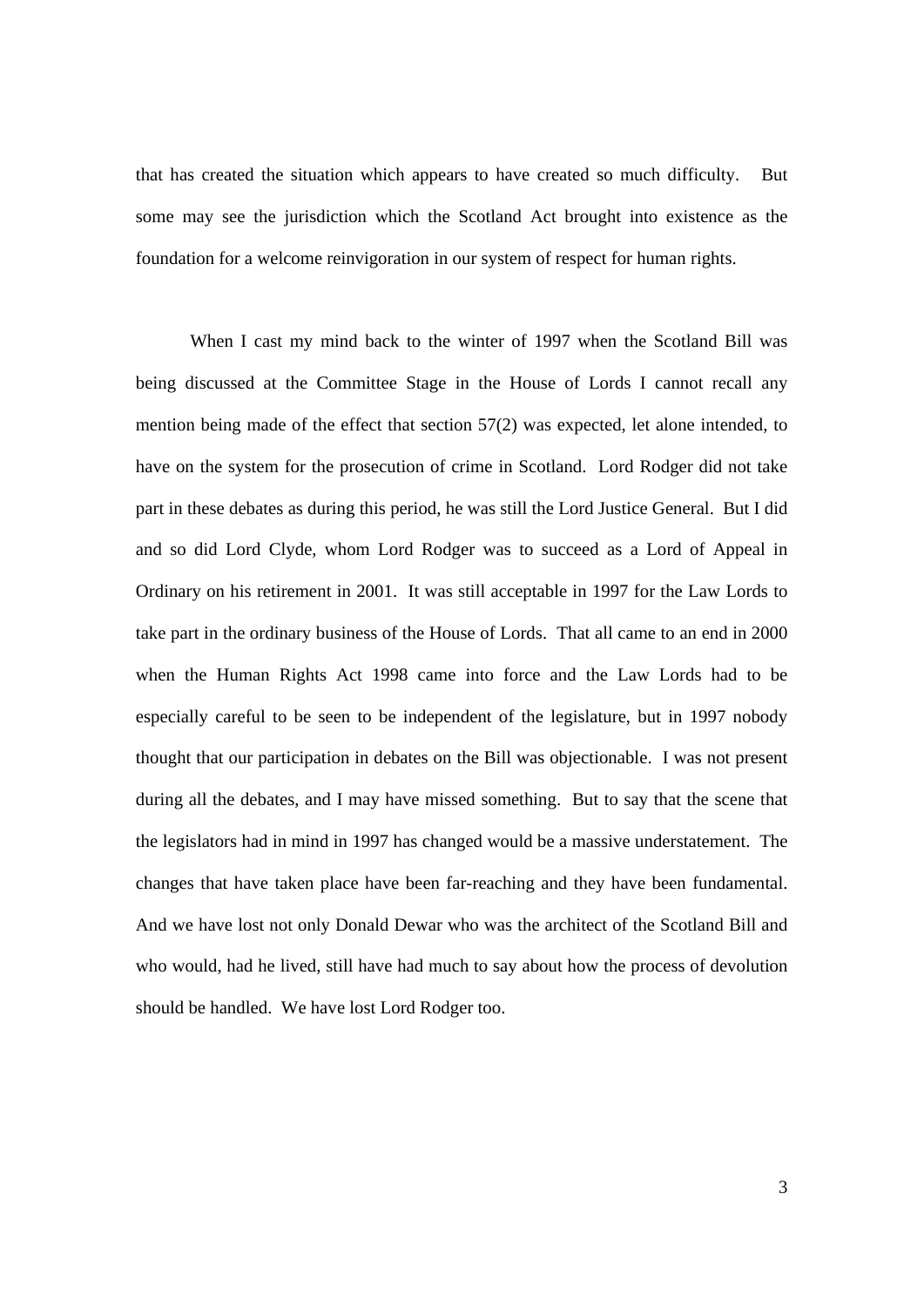It was no secret among his colleagues that Lord Rodger did not think much of devolution. He had worked closely with the powers that be at Westminster. He knew how their system worked, and he admired it. Faced with legislation for devolution that he did not much favour, he dug his heels in. He took the legislation literally, warts and all. He relished the contact which devolution issues gave him with Scots criminal law, to which he had devoted so much of his time before he went onto the Bench. But his approach to the legislation was to take the words of the statute as he found them.

As I have already indicated, he was not interested in trying to smooth things out or in compromise. For example, he deplored the phrase "the Scottish Government" as this was not then to be found in the statute. He simply could not bring himself to use it in any of his judgments<sup>6</sup>. And one of the very few occasions when we disagreed with each other in public was in the case of *Martin*<sup>7</sup> , which was about the legislative competence of legislation by the Scottish Parliament which increased the sentencing powers of sheriffs sitting summarily. He analysed the provisions of the Scotland Act about legislative competence with relentless energy and came to a conclusion which the majority of the court could not accept. Lord Walker, who was one of the majority, said that it was important to try and see the provisions in question as part of a rational scheme defining the Parliament's legislative competence<sup>8</sup>. Lord Rodger said in reply that up to then judges, lawyers and law students had had to try to work out what Parliament meant when, in enacting the Scotland Act, it referred to a rule of Scots criminal law that is "special to a reserved matter":

<sup>&</sup>lt;sup>6</sup> See Martin v Most 2010 SC (UKSC) 40, paras 85-89.

*Martin v Most* 2010 SC (UKSC) 40.

 $8$  Ibid, para 52.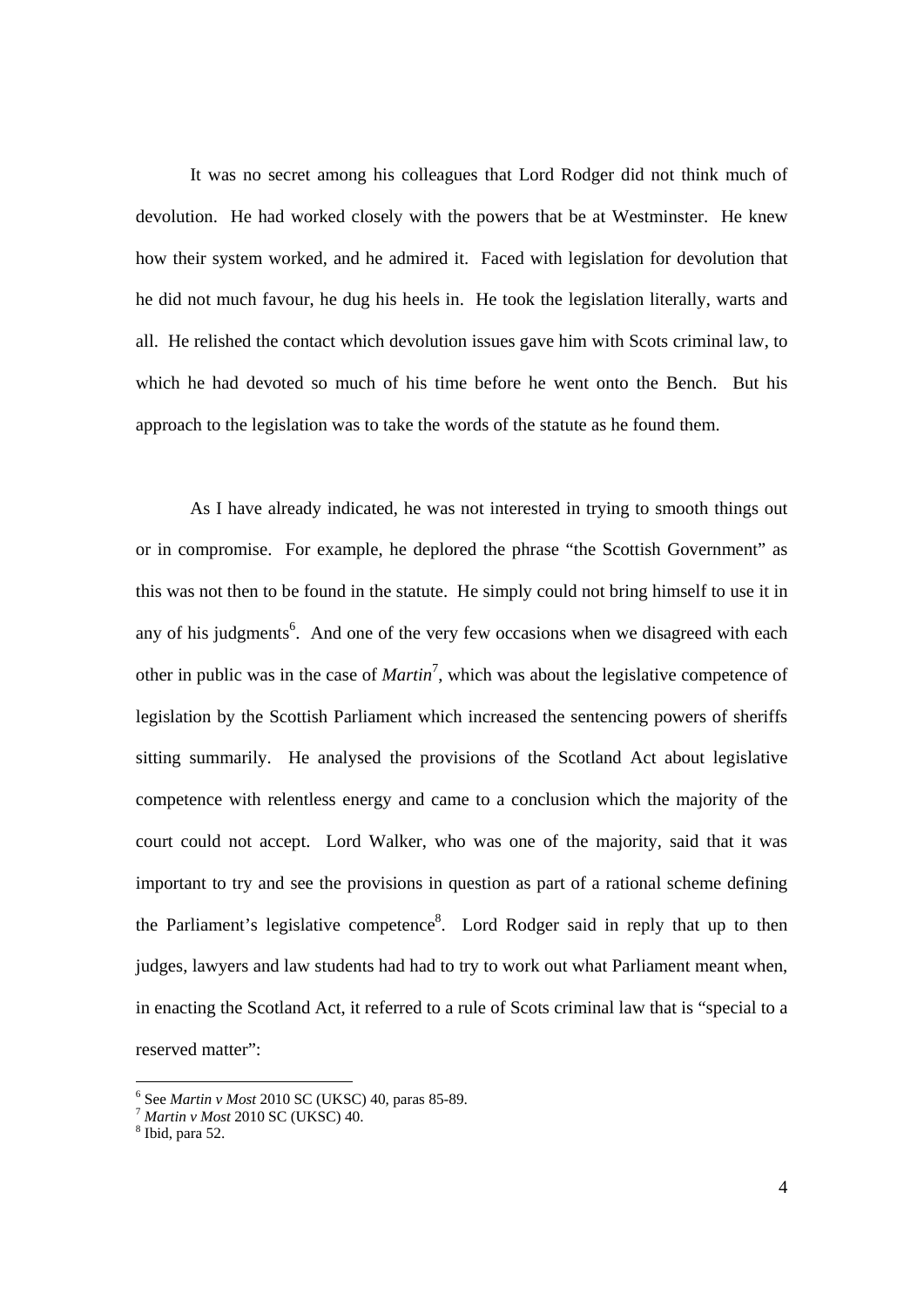"That, in my view, is a difficult enough problem. Now, however, they must also try to work out what the Supreme Court means by these words. It is a new and intriguing mystery."9

The role he saw for the Judicial Committee and in its turn the Supreme Court – and it is no secret that he did not think much of the setting up of that institution either – was the role it had been given by words used in the Scotland Act: no more than that, but certainly no  $less<sup>10</sup>$ .

The origin of the jurisdiction that is now vested in the Supreme Court is to be found, of course, in the concept of devolution itself. Central to the whole scheme were to be the limits that the statute placed on the legislative power of the Scottish Parliament and on the powers of the Executive. The impact of Europe was to be found in the provisions that were designed to ensure that these institutions gave effect to the United Kingdom's treaty obligations. They confirmed that the new system was subordinate to Community law. They also confirmed the position that was to be established in domestic law when the Human Rights Act 1998 took effect. Convention rights were to be enforceable in domestic law. In very simple terms, the role of the Supreme Court was to supervise the exercise of their powers by the Parliament and the Executive – but, of course, only when it was called upon to do so.

It has been suggested that the role that was envisaged for the Supreme Court was that of a constitutional court. The McCluskey Group said in its recent report that this was to ensure that the Convention rights were interpreted and understood in the same way

<sup>&</sup>lt;sup>9</sup> Ibid, para 149.

 $10$  See fn 47.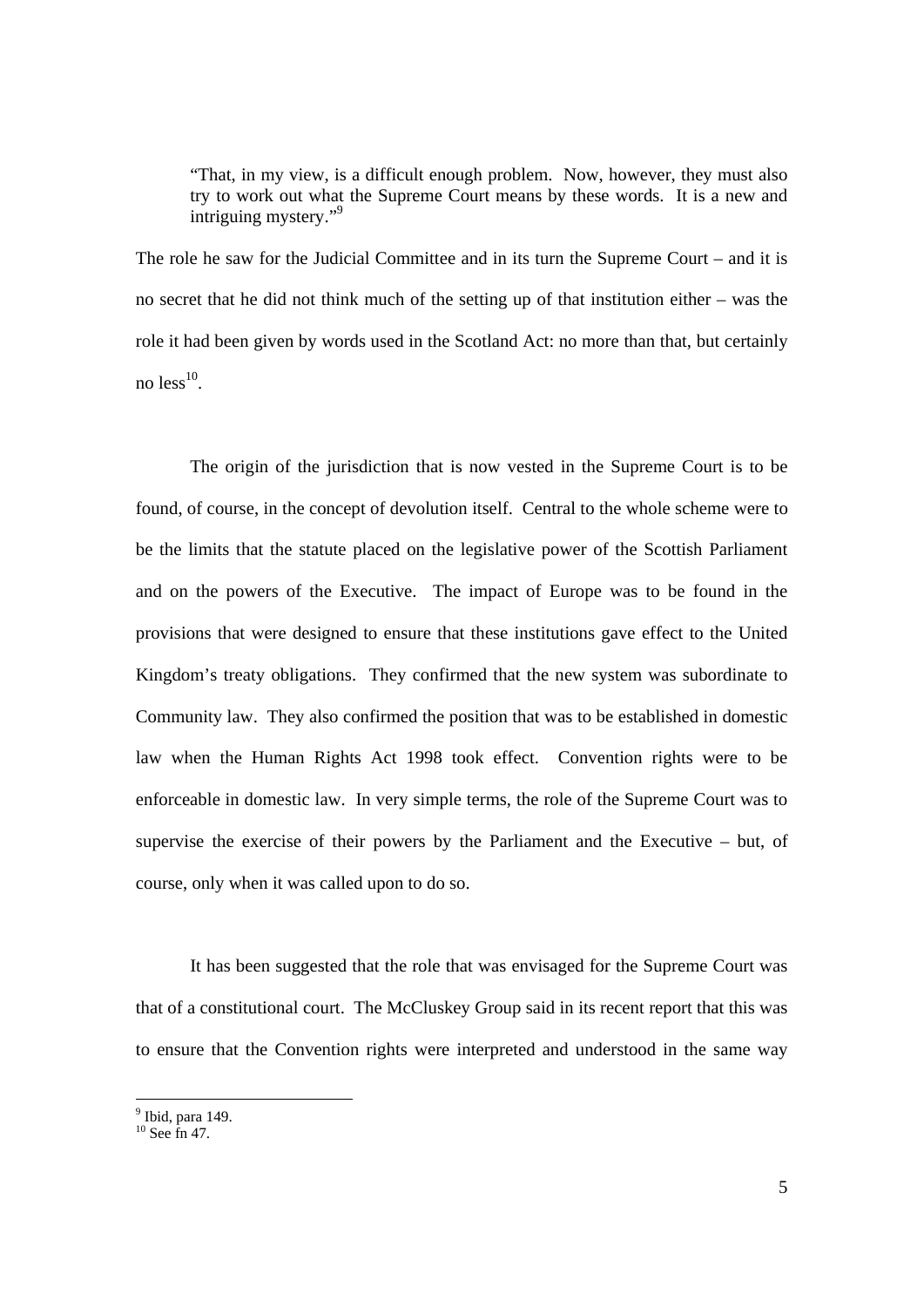throughout the United Kingdom<sup>11</sup>. I think that there was a bit more to it than that. Reading the package as whole, including the provisions that excluded reserved matters from the legislative competence of the Scottish Parliament, the Supreme Court was given a general supervisory role over the entire process. This was to be exercised in a variety of ways – by the scrutiny of Bills prior to their enactment<sup>12</sup>, by appeals in devolution issues from the superior courts and on references from the superior courts and by law officers<sup>13</sup>. These words, as Lord Rodger would insist, were carefully chosen and they must be taken to mean what they said. The functions that these various provisions contemplate are all different. The issues that they gave rise to were likely to be constitutional in nature. But I think that the general idea at the time of enactment was simply that an appeal in a devolution case would ultimately have to be dealt with by the court of last resort in the United Kingdom in the same way as any other kind of appeal. It was, of course, understood that there would be no difference between Scots law and English law as to the meaning to be given to any of the Convention rights. So in that respect decisions of the court of last resort could be expected to iron out any differences as to their meaning that may have emerged in the lower courts.

The body that was entrusted with the ultimate responsibility of determining devolution issues was the Judicial Committee of the Privy Council – a comparatively obscure organisation which dealt with appeals from the British Overseas Territories, the Crown Dependencies and several independent states within the Commonwealth. This was thought to be a preferable, and less provocative, alternative to the Appellate

<sup>&</sup>lt;sup>11</sup> Final Report, para 24.

<sup>&</sup>lt;sup>12</sup> Scotland Act 1998, section 33.

 $13$  Ibid, Schedule 6, paras 10-13 and 33 and 34.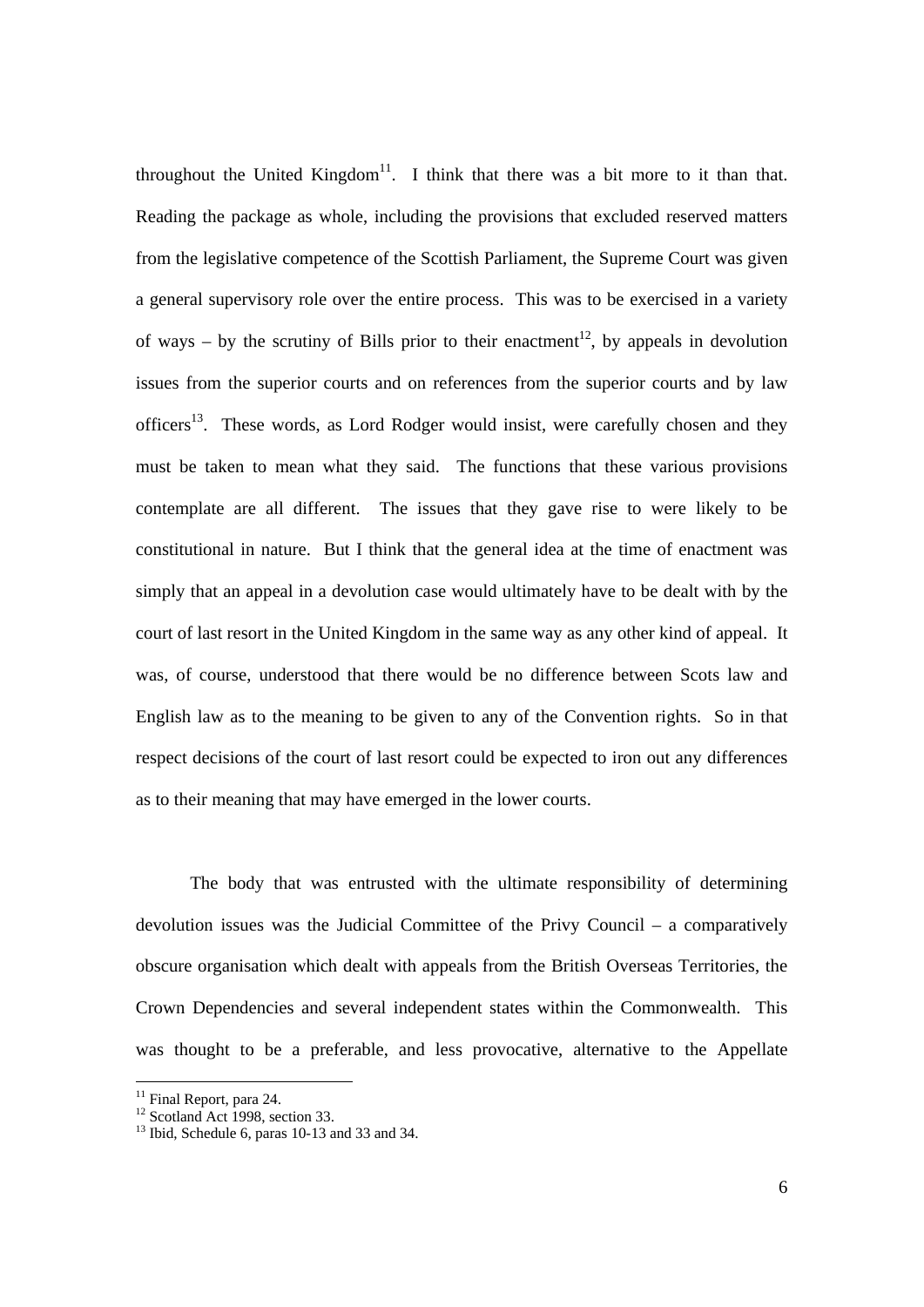Committee of the House of Lords which was too easily identifiable with the Westminster Parliament. But it was to fulfil the same functions as the appellate committee of the House of Lords would have done had it not been open to that objection. So when the Act used the word "appeal" in para 13 of Schedule 6 to the Scotland Act it must be taken to have had in mind the ordinary process of appeal that everyone was familiar with. If the analogy with a constitutional court is meant to suggest that the powers of the court in handling appeals were in some unspoken way limited, Lord Rodger would, I am sure, have rejected it.

It was, of course, never the intention that the Supreme Court should become a court of last resort in matters of Scots criminal law in place of the High Court of Justiciary. The statutory provision that declares that the decisions of that court shall be final and not open to review by any court whatsoever remains unchanged and in full force and effect, just as it always  $was<sup>14</sup>$ . But the risk that the Supreme Court might be seen to be entrenching on that court's exclusive jurisdiction in our system of criminal justice was not foreseen. The main area for disagreement between Holyrood and Westminster was thought likely to be about the extent of the reserved matters and the legislative competence of the Scottish Parliament, to which particularly close attention was paid when the legislation was being drafted.

I said earlier that the two pillars on which the Supreme Court's jurisprudence rests are to be found in the wording of the Scotland Act 1998. The first pillar was revealed to us when, in a judgment which he delivered in September 1999, Lord Penrose held in *HM* 

 $\overline{a}$ 

 $14$  Criminal Procedure (Scotland) Act 1995, section 124(2).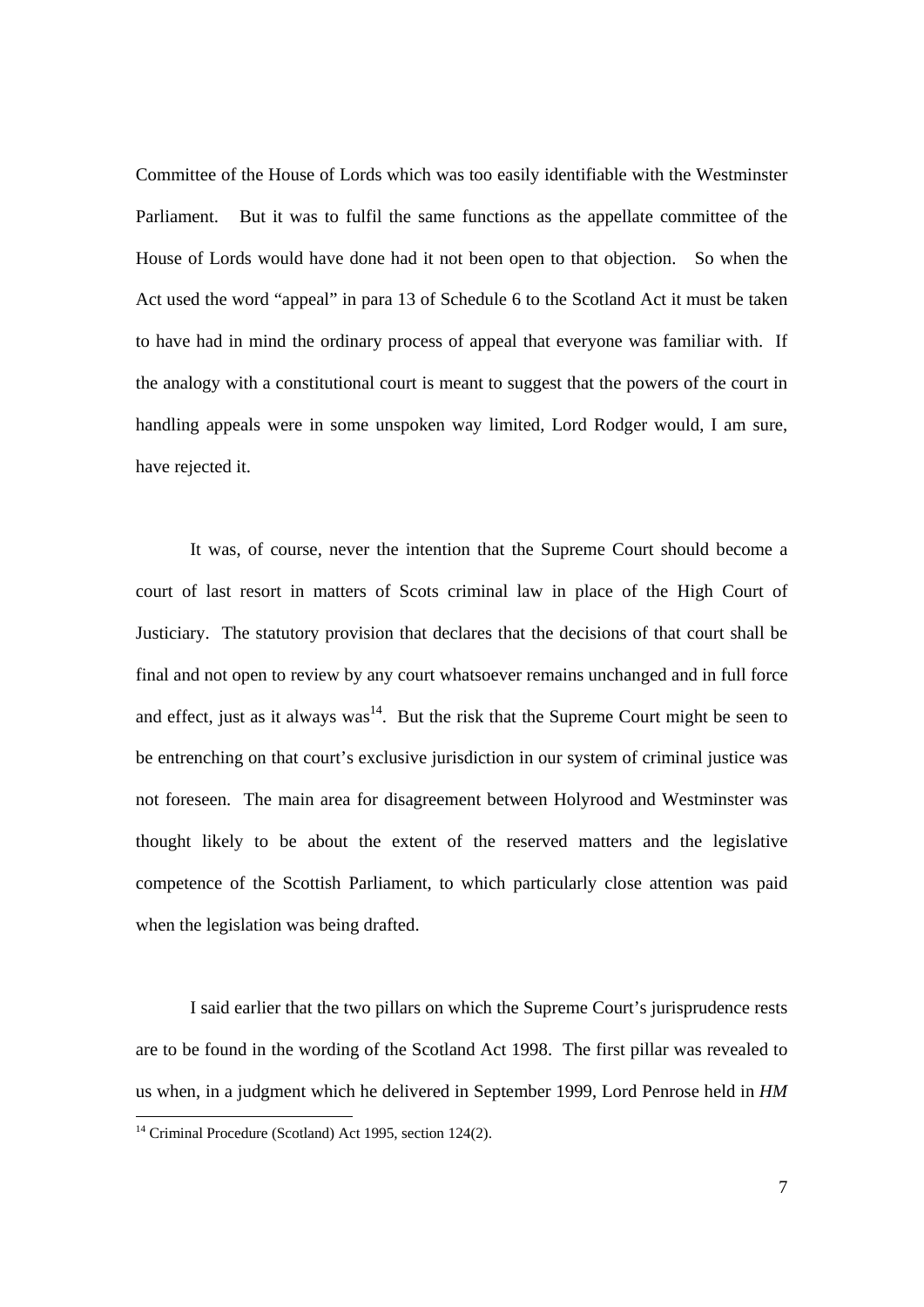*Advocate v Robb*<sup>15</sup> that the tendering by the Crown of the transcript of an incriminating statement made by the accused when he was being interviewed by the police as a detainee under section 14 of the Criminal Procedure (Scotland) Act 1995 was an act of the Lord Advocate within the meaning of section 57(2) of the Scotland Act. Rejecting the Crown's argument that the word "act" in that subsection did not include everything which was incidental to the Lord Advocate's powers, he declared that there was no justification for giving the word a restricted meaning. The word was apt to encompass all actions taken or avoided in the prosecution of offences<sup>16</sup>. He referred to Lord Justice General Rodger's observation three months earlier in *HM Advocate v Scottish Media Newspapers Ltd*<sup>17</sup> that, as he was a member of the Scottish Executive, the Lord Advocate had no power to move the court to grant any remedy which would be incompatible with the European Convention on Human Rights. Lord Penrose's declaration was acquiesced in by the Lord Advocate, and it was referred to with approval by the Judicial Committee of the Privy Council in *Montgomery v HM Advocate*, which was the first devolution issue appeal which was heard by that body, with the leave of the Appeal Court, in October of the same year<sup>18</sup>. The huge volume of devolution minutes that soon followed showed how far reaching that declaration was.

*Robb* does make rather strange reading today, following the Supreme Court's ruling in *Cadder's* case<sup>19</sup> in the light of the ruling by the Grand Chamber of the

<sup>&</sup>lt;sup>15</sup> 2000 JC 127.

<sup>&</sup>lt;sup>16</sup> Ibid, p 131.

<sup>&</sup>lt;sup>17</sup> 2000 SLT 331, p 333.

<sup>&</sup>lt;sup>18</sup> *Montgomery v HM Advocate* 2001 SC (PC) 1, pp 18 and 32.<br><sup>19</sup> 2011 SC (UKSC) 13.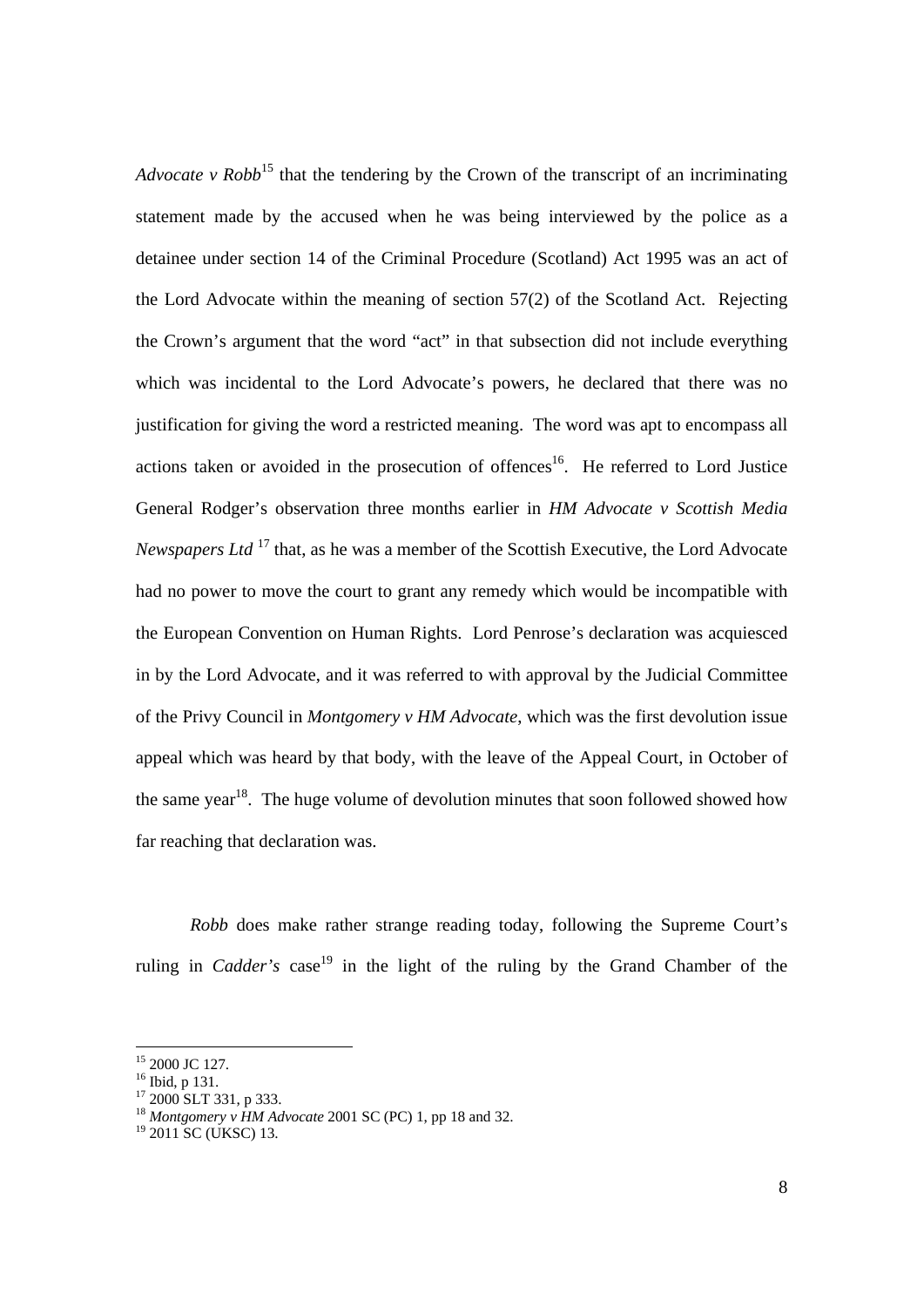Strasbourg court in *Salduz v Turkey*<sup>20</sup>. Robb was charged with an assault, and the Crown anticipated that the eyewitness evidence against him was likely to be weak. So the main source of the evidence against him was the admission he made when he was being interviewed while in detention. As the questioning became more penetrating and he was asked why he had nothing to say he responded "I just want to speak to a lawyer". He repeated this response several times. He was told that his lawyer would not be coming, but that he might get access to one when he was arrested. Eventually he began to provide self-incriminating evidence and was then charged. Lord Penrose, who was dealing with the issue at the preliminary stage, left it to the trial judge to decide whether the fairness of the trial would be infringed by the leading of the evidence. He rejected the argument, based on a decision of the Strasbourg court in a case from Northern Ireland<sup>21</sup>, that the concept of fairness in article 6 required that the accused should have the benefit of the assistance of a lawyer at the initial stages of police interrogation. What took place in that case was unsurprising, measured by the standards of those days, and Lord Penrose quite rightly left open the question whether as a result of that interrogation the accused would be deprived of a fair trial. As we now know, however, the position that a detainee was not entitled to access to a lawyer when being questioned by the police became unsustainable once the ruling in *Salduz* had been given.

The second pillar is to be found in Lord Justice General Rodger's declaration in *HM Advocate v Scottish Media Newspapers Ltd*<sup>22</sup> that, as he was a member of the Scottish Executive, the Lord Advocate had no power to move the court to grant any

 $20$  (2009) 49 EHRR 19.

<sup>&</sup>lt;sup>21</sup> Murray v United Kingdom (1996) 22 EHRR 29.<br><sup>22</sup> 2000 SLT 331, p 333.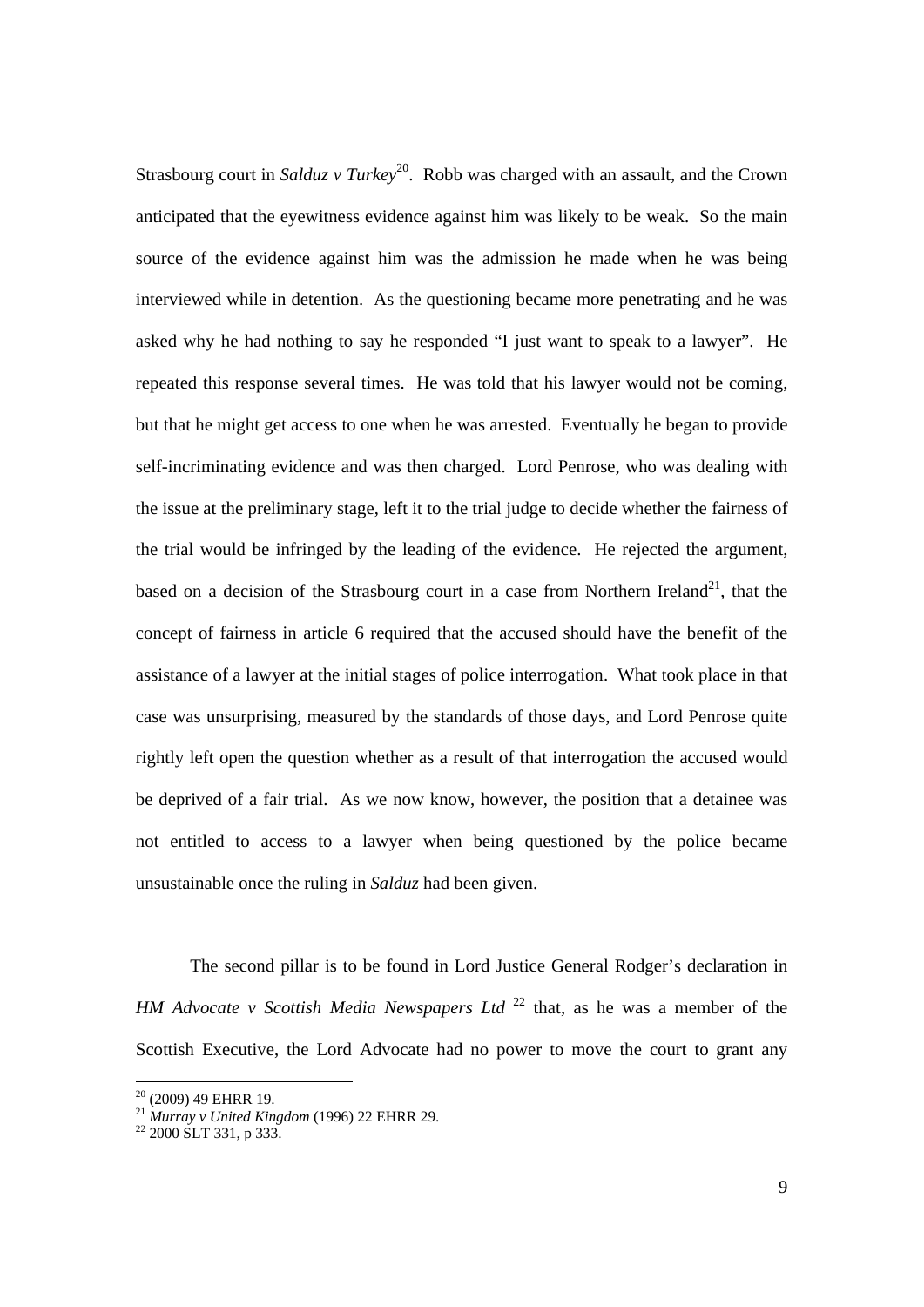remedy which would be incompatible with the European Convention on Human Rights. The words "no power" are as absolute as they are uncompromising. Lord Rodger, of course, knew that perfectly well. But he was at pains to point out that this is precisely what the section 57(2) of the Scotland Act itself says:

"A member of the Scottish Executive has no power to make any subordinate legislation, or to do any other act, so far as the legislation or act is incompatible with any of the Convention rights or with Community law."

He returned to the issue in  $R \nu H M$  *Advocate*<sup>23</sup> which was a case about the consequences of the Lord Advocate's failure to bring proceedings within a reasonable time. He put the point this way:

"The conclusion must therefore be that, whenever a member of the Scottish Executive does an act which is incompatible with Convention rights, the result produced by all the relevant legislation is not just that his act is unlawful under section 6(1) of the Human Rights Act. That would be the position if the Scotland Act did not apply. When section 57(2) is taken into account, however, the result is that, so far as his act is incompatible with Convention rights, the member of the Scottish Executive is doing something which he has no power to do: his 'act' is, to that extent merely a purported act and is invalid, a nullity. In this respect Parliament has quite deliberately treated the acts of members of the Scottish Executive differently from the acts of Ministers of the Crown."

One hears the complaint from time to time that the devolution system places Scots criminal law at a disadvantage as compared with other parts of the United Kingdom as the Lord Advocate has no power whatever to act incompatibly with the Convention rights, whereas elsewhere an act of the prosecutor which is not open to this very precise and prescriptive objection. There is force in this complaint, as a violation that occurs in England and Wales or Northern Ireland will be unlawful under the Human Rights  $Act^{24}$ 

<sup>&</sup>lt;sup>23</sup> 2003 SLT 4, para 128.

<sup>&</sup>lt;sup>24</sup> Human Rights Act 1998, section 6(1).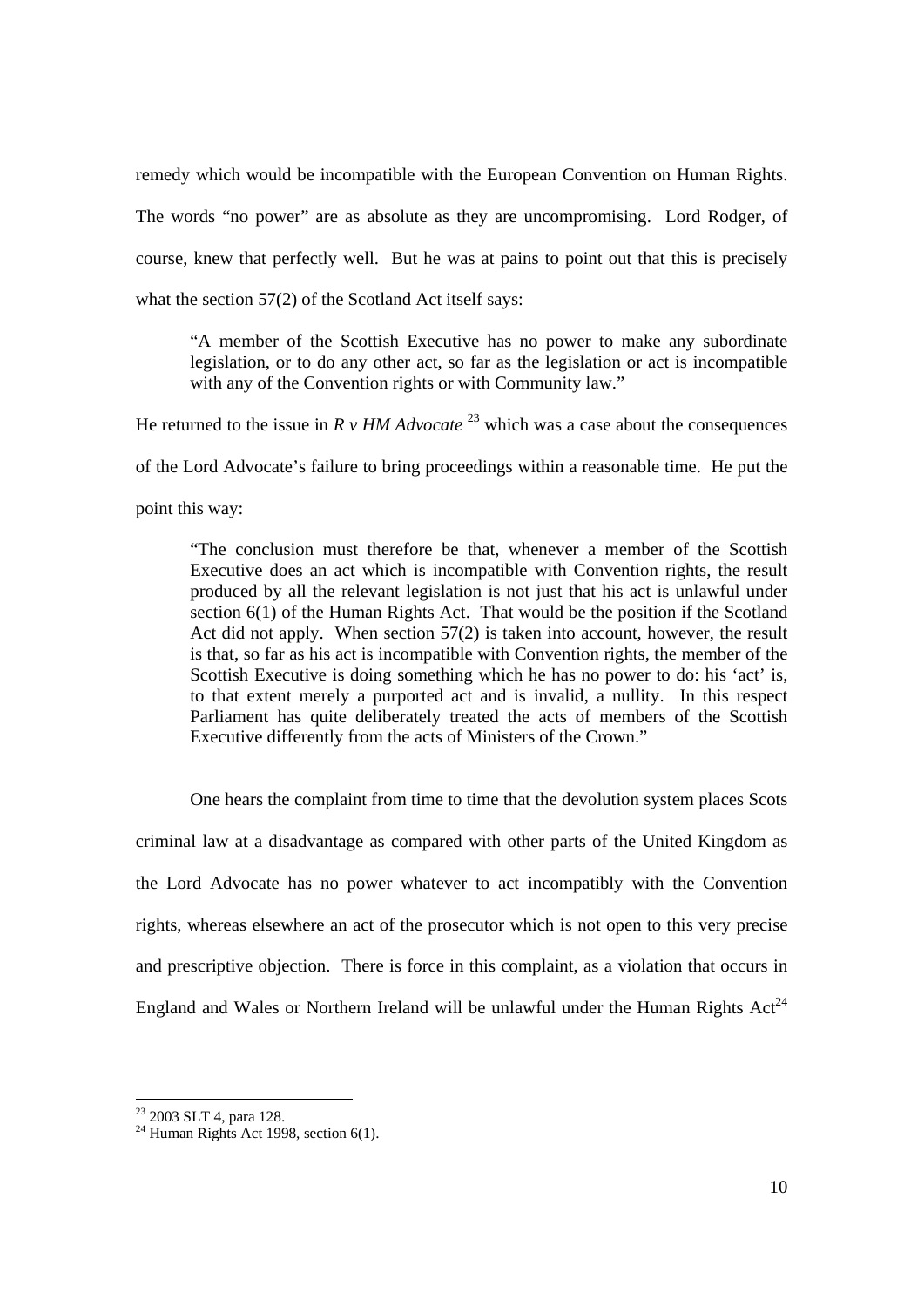with the result that the court can grant such remedy or relief as it considers appropriate<sup>25</sup>, but the act which gave rise to it is not a nullity. Should we have not followed that approach in Scotland? To them Lord Rodger's reply would simply be: look at section 57(2) and see what it says – tell me how it can be said to mean something else. There was, of course, no answer to his unflinching logic.

The effect of the rulings in *Robb* and in *Scottish Media Newspapers Ltd* has been to focus attention on the concept of a fair trial, and what in that respect article 6(1) of the Convention guarantees, in a way that in 1997 was quite unforeseen. But we are where we are, and their effect has been to bring before the criminal courts very many so-called devolution issues where it is contended that the prosecutor has no power to do this thing or the other and that as a consequence the proceedings should be stopped or a conviction set aside. It has been suggested that the Supreme Court, which is the final port of call for issues of that kind under the Scotland Act, has been routinely interfering with Scottish legal system. In fact the devolution cases that have reached the stage of a hearing in the Supreme Court are, in comparison to the whole, very few: a tiny tip of a very large iceberg. Much more often, where we have been asked to give leave because leave to appeal was not given by the Appeal Court, we have refused to give leave.

I do not have figures for the entire period since the start of the system in the JCPC, but we have refused leave in 19 cases since the jurisdiction in devolution cases was transferred to the Supreme Court in October 2009 and given leave in only 2. Only 29 cases in all have gone to a full hearing since the jurisdiction was introduced 12 years

 $\overline{a}$ 

 $25$  Ibid, section 8(1).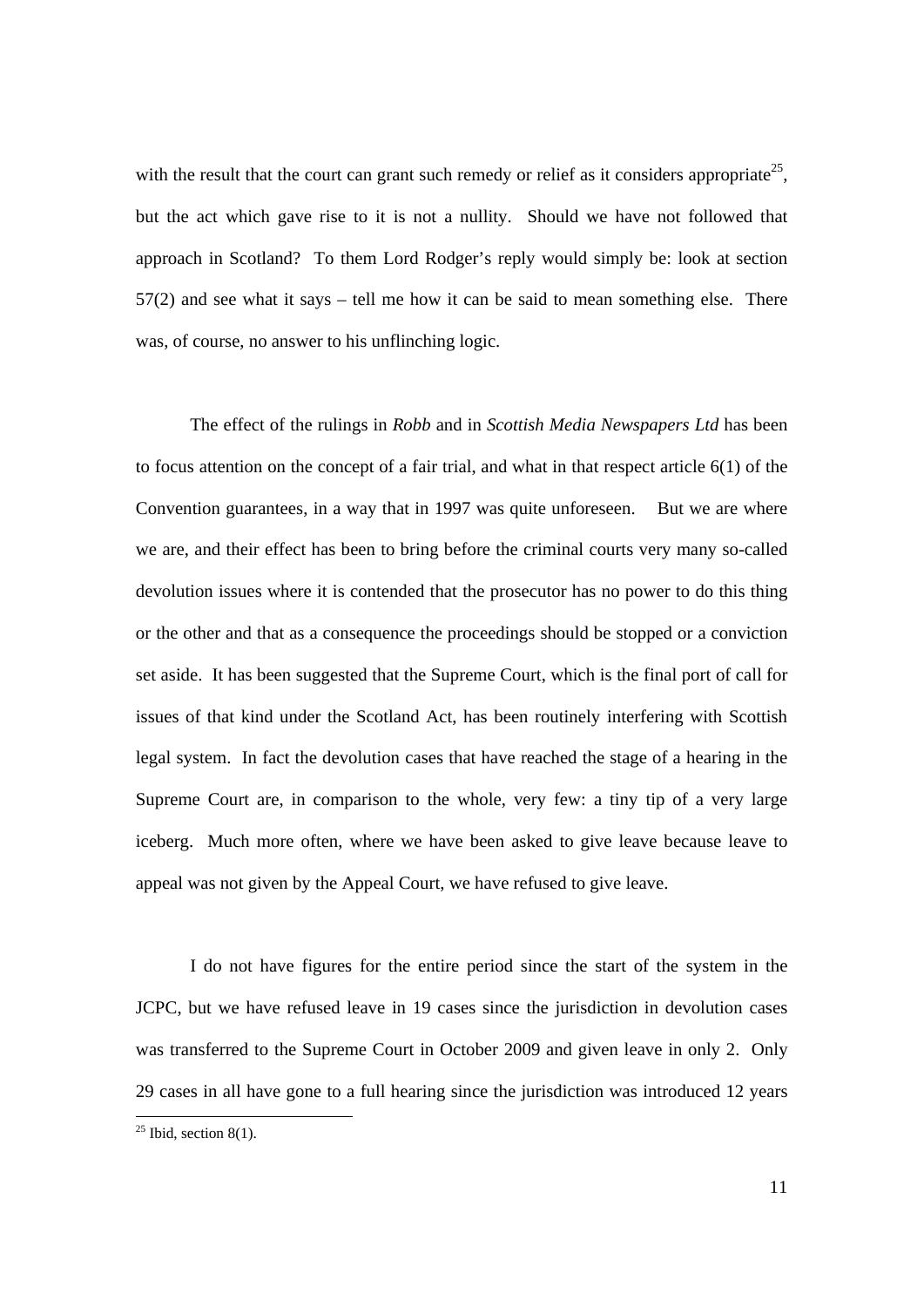ago: 14 of them with leave given by the Appeal Court, 6 of them on references by the Appeal Court or by the Lord Advocate and 9 in which we gave leave to appeal. This is an average of about two and a half devolution cases heard a year. As one would expect, all of these cases raised very significant issues. If that were not so, they would not have been given leave or referred to us to consider. It is worth repeating that in the majority of cases that have been taken to a full hearing it was the Appeal Court in Edinburgh that gave leave or sent the case to us on a reference. We have disagreed with the Appeal Court on the question of leave on only 9 occasions since the jurisdiction came into operation in 1999 (*Holland*26, *Sinclair*27, *Kearney*28, *DS*29, *McDonald*30, *Burns*<sup>31</sup> and *Allison*<sup>32</sup> in the JCPC and *Cadder*<sup>33</sup> and *Fraser*<sup>34</sup> in the Supreme Court) and in 4 of these cases (*Kearney*, *DS*, *McDonald* and *Allison*), after hearing the argument, we dismissed the appeal.

Two themes in particular stand out. One is disclosure. That is what a sextet of these cases – *Holland* and *Sinclair*, *McDonald* and *Murtagh*35 and *Allison* and *McInnes*<sup>36</sup> – were all about. The other is the right of access to a solicitor when being questioned by the police. This to be found in *Cadder* and what have been referred to as "the sons of *Cadder*" cases. They are concerned with the circumstances in which the right of access

 $26$  2005 1 SC (PC) 3.

 $27\ 2005\ 1\ \text{SC}$  (PC) 28.

 $28\,2006\,$  SC (PC) 1.

 $29\,2007\,$  SC (PC) 1.

 $30$  2010 SC (PC) 1.

<sup>&</sup>lt;sup>31</sup> 2010 SC (PC) 26.

<sup>32 2010</sup> SC (UKSC) 19.

<sup>&</sup>lt;sup>33</sup> 2011 SC (UKSC) 13.

<sup>&</sup>lt;sup>34</sup> 2011 SC (UKSC) 13.

<sup>&</sup>lt;sup>35</sup> 2010 SC (PC) 39.

<sup>36 2010</sup> SC (UKSC) 28.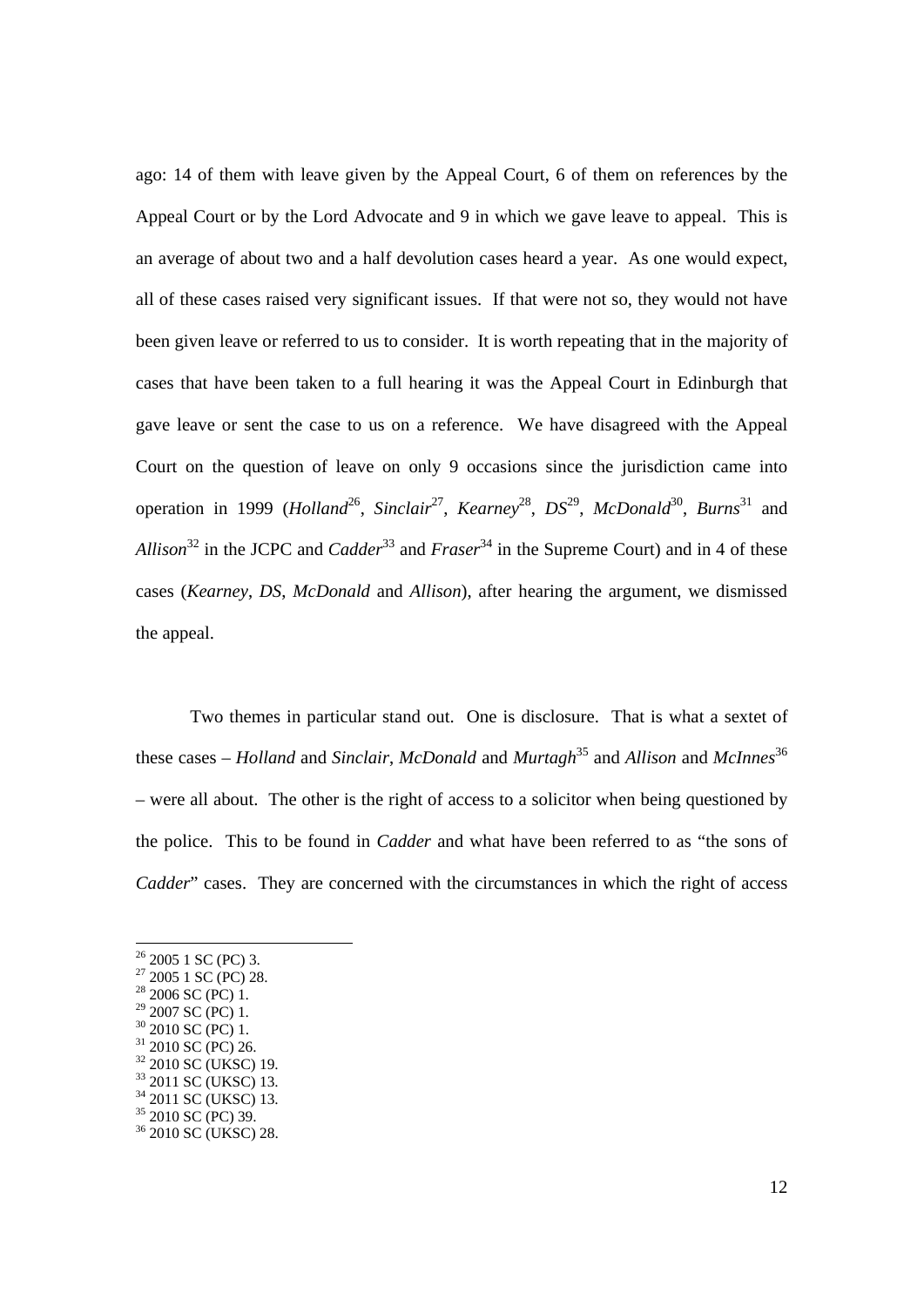to a solicitor exists when the accused has not yet been detained in a police station and the circumstances in which that right can be shown to have been waived. We have dealt with the cases in the first group<sup>37</sup>. We will be issuing our decision in the group of cases about waiver $38$  next week. It is remarkable that by the use of the devolution issue mechanism, which relies of course on Strasbourg case law, Scots practice on both of these issues is being brought into line with what the position has been in England and Wales for decades. I do not think that either of us would have been attracted to that result had it not been for the influence of Strasbourg. As Lord Rodger said in *Murtagh*<sup>39</sup>, it is no part of the Supreme Court's functions to keep English and Scottish procedures in alignment. There have long been substantial differences between them which in general have caused no particular difficulty, since the aim of suppressing crime and punishing criminals throughout the United Kingdom can be achieved by the two systems working in parallel<sup>40</sup>. But when the Strasbourg cases came to be studied in the Supreme Court the conclusions that they led to were irresistible. It has been the impact of Europe that has brought this about.

The development of the law about disclosure was, as Lord Rodger put it in *Murtagh*<sup>41</sup>, a long-running saga. It really began with an announcement by the Solicitor General in the High Court of Justicary in *McLeod v HM Advocate* (No  $2)^{42}$  that the Crown would no longer make a claim for confidentiality for police statements of Crown

<sup>37</sup> *Ambrose v Harris* [2011] UKSC 43; *H M Advocate v P* [2011] UKSC 44. 38 *McGowan v B* [2011] UKSC 54; *Jude v HM Advocate* [2011] UKSC 55. 39 2010 SC (PC) 39, para 46.

<sup>40</sup> See *Burns v HM Advocate* 2010 SC (PC) 26, para 19, per Lord Rodger. 41 2010 SC (PC) 39, para 46.

 $42$  1998 JC 67.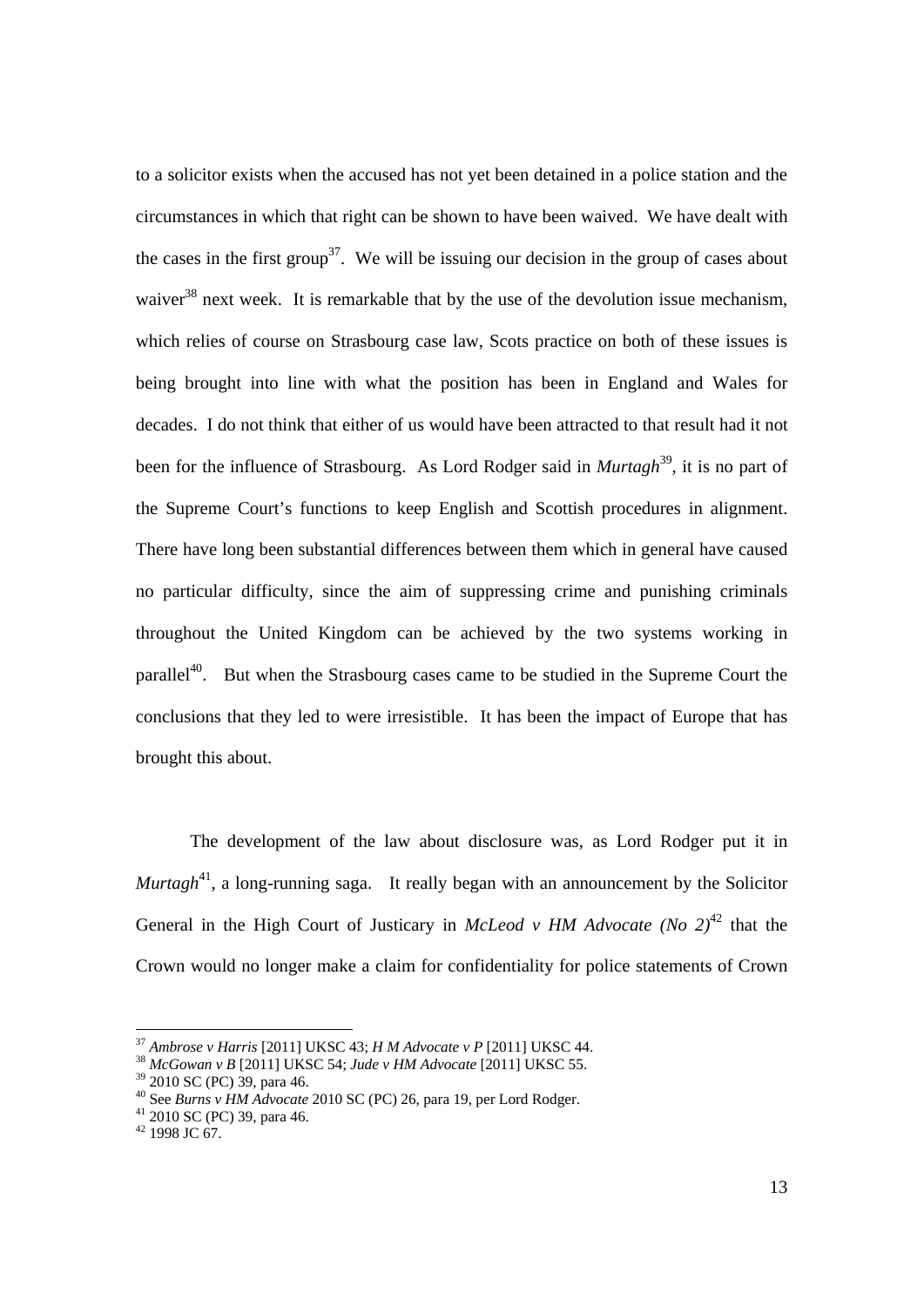witnesses. This engaged Lord Rodger's interest as a former Law Officer and Lord Justice General. The matter then proceeded step by step through the series of decisions in which he took part, assisted by a careful review conducted by Lord Coulsfield<sup>43</sup> and by the active co-operation of the Crown Office as it reformed its practice under the leadership of the then Lord Advocate, Dame Elish Angiolini. The presentation of the Crown's position to the Supreme Court in *Murtagh* by the then Solicitor General, Frank Mulholland, now the Lord Advocate, was a model of clarity and fairness. There is a diminishing backlog of cases under the old system which still have to be sorted out. But I think that we have ended up with a system of disclosure which, taken overall, is both fair and workable. Lord Rodger's contribution to this exercise was uniquely valuable. His insight into the workings of our prosecution system inspired confidence in all of us throughout this exercise.

The decision in *Cadder* is so well known that I need say very little about it. In his introduction to his Review was published last Thursday<sup>44</sup> Lord Carloway said that it was a serious shock to the system. No-one could disagree with that, or with his comment that there is an acute need to ensure that, so far as possible, the system is not vulnerable to further upheaval as a result of a single court judgment. I would like to take this opportunity of paying tribute to the outstanding work which he and his Review team have done to measure up to that challenge. Some of their recommendations are controversial, as one would expect. Others are plainly very sensible and, one might even say, obviously overdue. Whatever one thinks of *Cadder*, it can at least be said that our decision in that

<sup>&</sup>lt;sup>43</sup> *Review of the Law and Practice of Disclosure in Criminal Proceedings in Scotland* (August 2007).<br><sup>44</sup> *The Carloway Review*, 17 November 2011.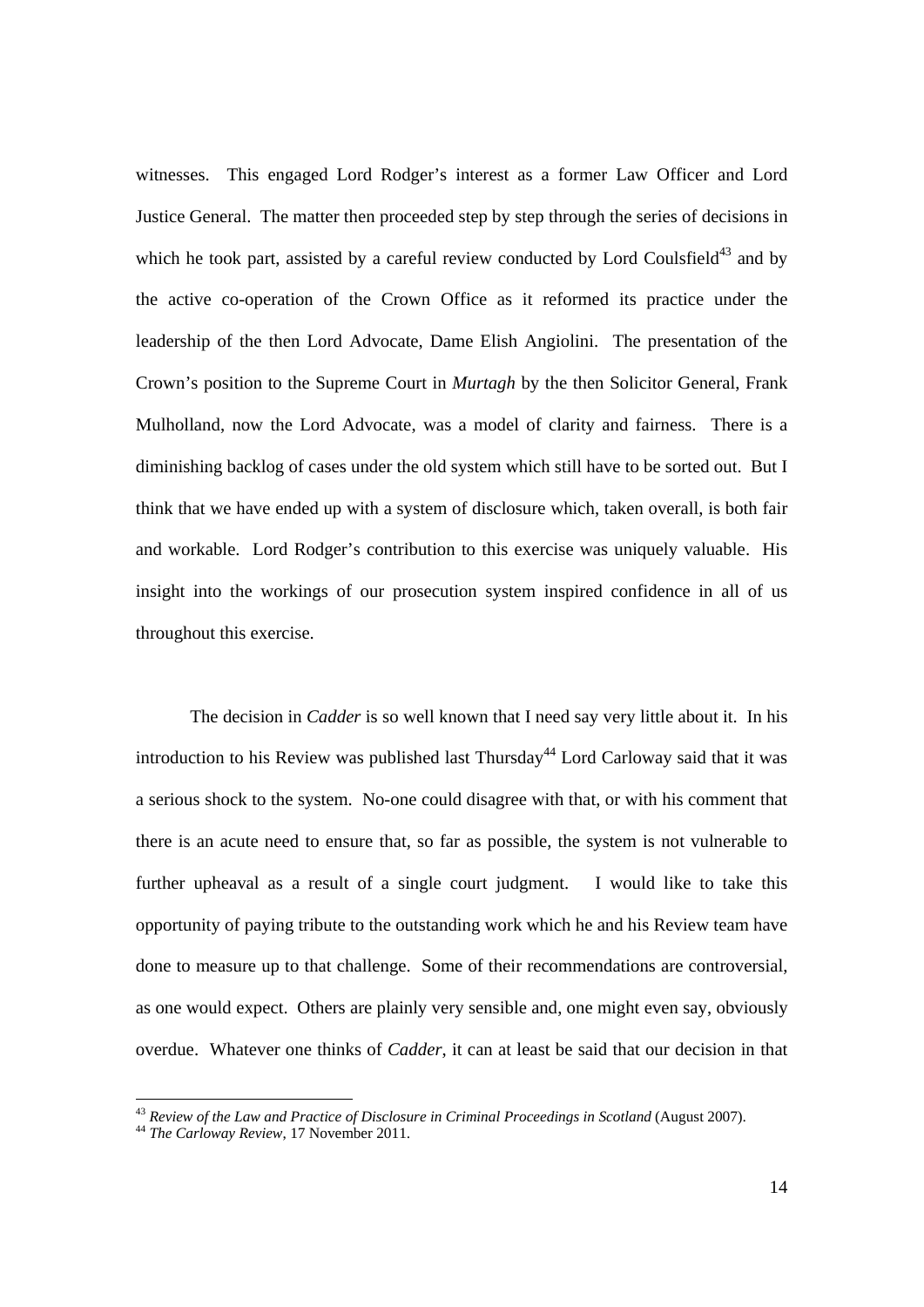case has proved to be a catalyst – a catalyst for identifying and putting into effect changes to ensure that, as Lord Carloway himself as put it, the system of criminal justice in Scotland fully embraces and applies a human rights based approach.

Lord McCluskey has been much less tactful. He has described the decision in *Cadder* as "flawed, mistaken and misconceived"<sup>45</sup>. In the evidence that he gave to the Scotland Bill Committee in the Scottish Parliament on 1 November 2011 he said that it was "a wrong and bad decision"<sup>46</sup>. As Lord McCluskey sees it, the Supreme Court should have followed the example it set in  $R \vee$  *Horncastle*<sup>47</sup>. In that case, which was an English appeal, a court of nine Justices refused to apply a decision of the Strasbourg court called *Al Khawaja* <sup>48</sup> in which that court held that a conviction which was based solely or to a decisive extent on hearsay evidence was an infringement of the right to a fair trial. The Supreme Court thought that this was one of the rare occasions when the domestic court had legitimate concerns as to whether the Strasbourg court had sufficiently appreciated or accommodated particular aspects of our domestic system<sup>49</sup>. The question was whether the regime for the use in an English criminal trial of hearsay evidence of a witness who had died or was absent due to fear for her safety which had recently been enacted by Parliament<sup>50</sup>, after consideration of the issue by the Law Commission, would result in an unfair trial. Lord McCluskey's point is that we should have followed that example and refused to apply *Salduz* in the *Cadder* case for all the reasons that the

<sup>&</sup>lt;sup>45</sup> Supreme Error 2011 Edin LR ...

<sup>&</sup>lt;sup>46</sup> The Scottish Parliament, Official Report Debate Contributions, I November 2011, p 12 of 58.

 $47$  [2010] 2 AC 373.

<sup>&</sup>lt;sup>48</sup> *Al Khawaja and Tahery v United Kingdom* (2009) 49 EHRR 1.<br><sup>49</sup> [2010] 2 AC 373, para 11, per Lord Phillips of Worth Matravers.

<sup>50</sup> Criminal Justice Act 2003, section 116.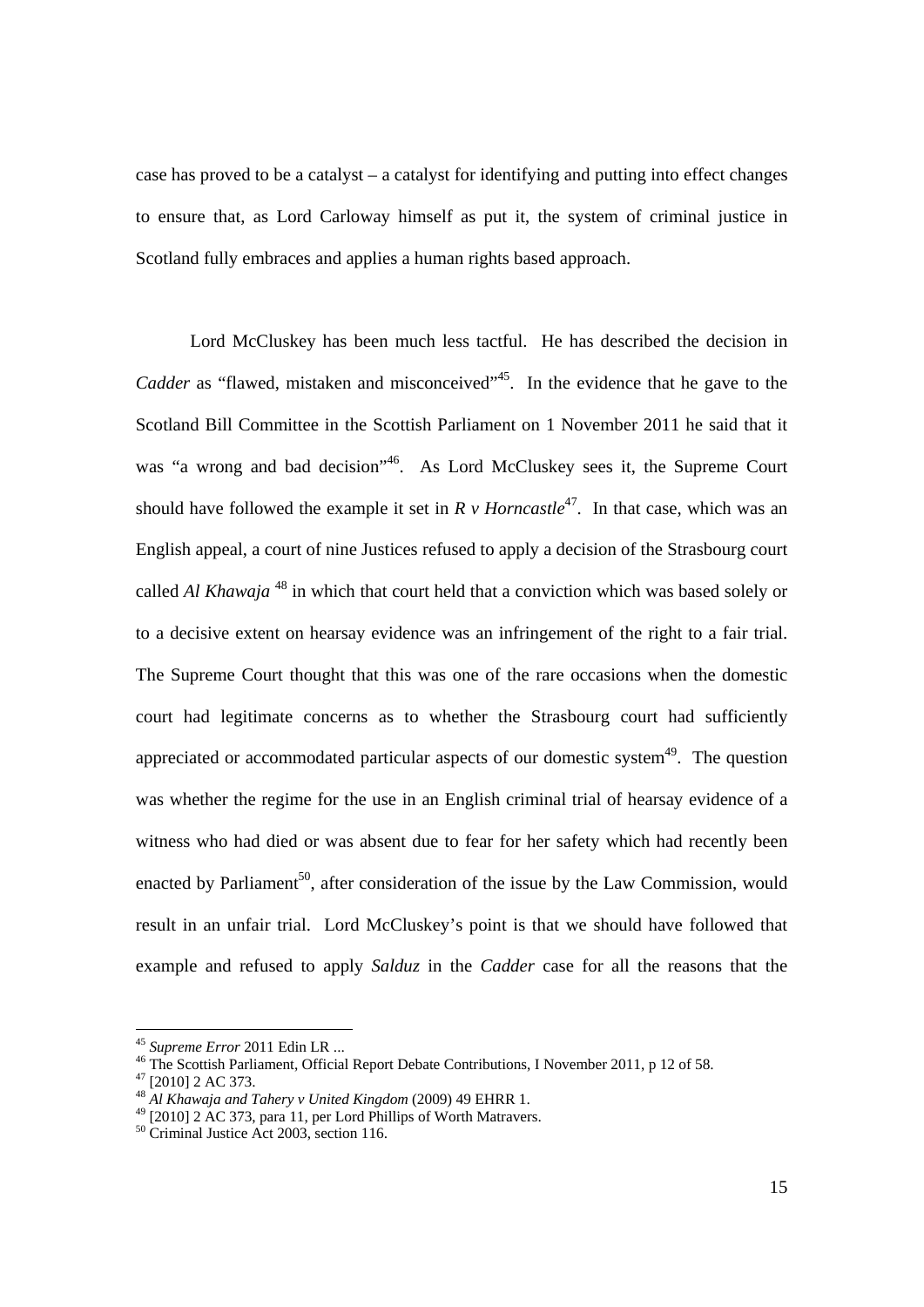Appeal Court gave when the same issue was before it in the seven judge case of *McLean*51.

Lord Rodger, to whom that criticism is directed as well as me, would have had none of that. The situation that the court was faced with in *Cadder* was entirely different. *Salduz* was a unanimous decision by the Grand Chamber. *Al Khawaja* was a decision of the Fourth Section, so it was quite reasonable for the court to be asked to think again. That was not so in *Cadder*. Sir Nicolas Bratza, the United Kingdom judge on the court in *Salduz*, made it clear in his joint concurring opinion that he did not think that in that case the Grand Chamber had gone far enough. The fact that there was already a right of access to a lawyer under statute in each of the other parts of the United Kingdom would also have made the position that would have had to have been adopted on our behalf very difficult. As Lord Rodger put it in his judgment, there was not the slightest chance that Strasbourg would have found that, because of the protections in the Scottish legal system, it was compatible with the Convention rights to omit that safeguard.<sup>52</sup> We were, of course, referred to *Horncastle*. 53 Indeed three of the seven Justices in *Cadder* sat on that case too,<sup>54</sup> and we were all very familiar with it as it had given rise to so much discussion in the court. Needless to say, Lord McCluskey sat on neither of these cases. He is entitled to his views, of course. But Lord Rodger would have rejected utterly the idea that our decision in *Cadder* was misguided and misconceived.

 $^{51}$  HM Advocate v McLean 2010 SLT 73.

*HM Advocate v McLean*<br><sup>52</sup> 2010 SC (UKSC) 13, para 93.

 $53$  See para 45 of my judgment.

<sup>54</sup> Lords Brown, Mance and Kerr.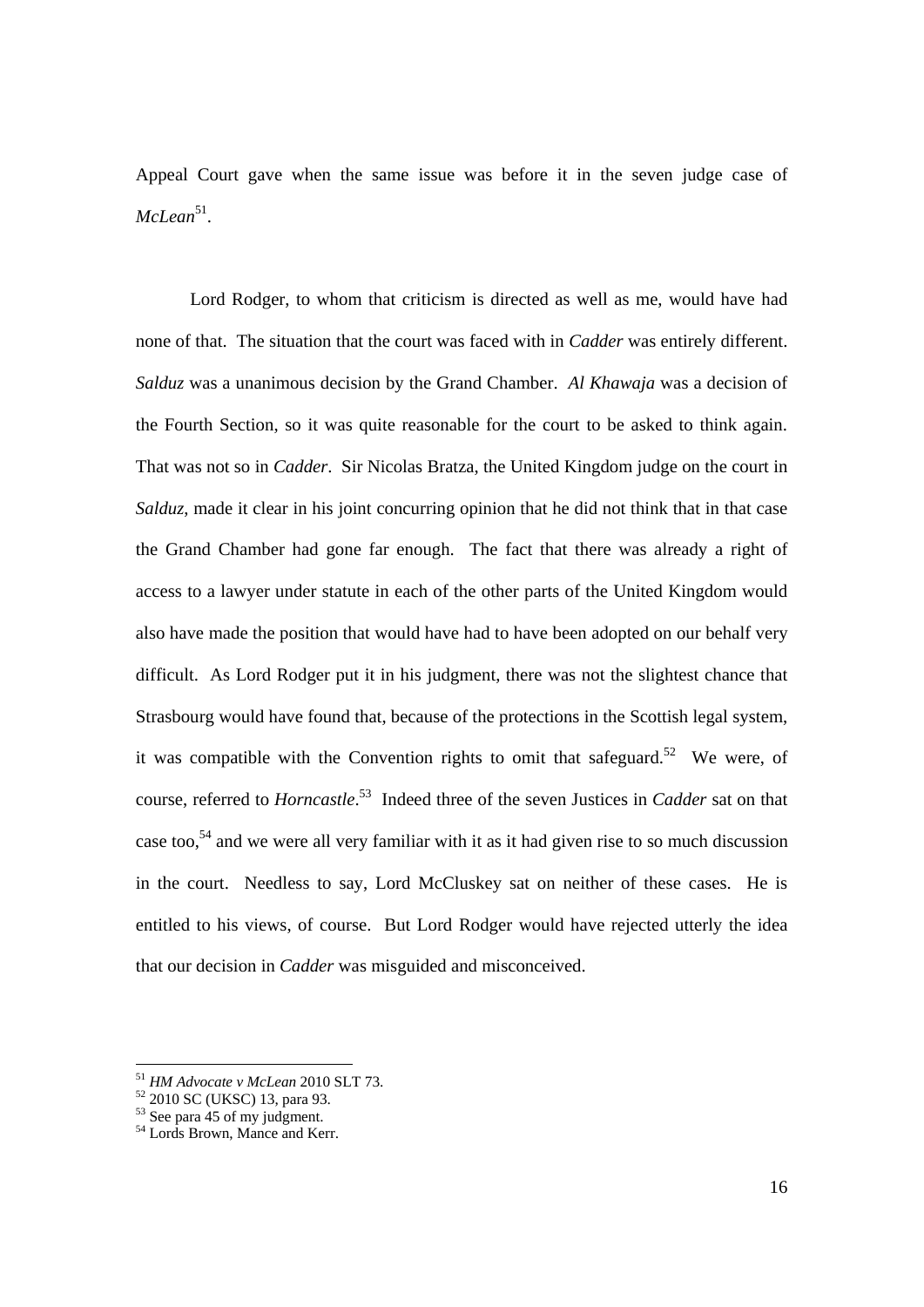Sir Nicolas Bratza took part in a seminar which was held in the Advocates Library in Edinburgh in March this year at which *Cadder* and its implications for the Scottish legal system were discussed. He said in his paper that, as President of the Grand Chamber in *Salduz*, he had to accept at least part of the responsibility for that judgment but that he found it difficult to accept some of the criticisms that have been made of  $it^{55}$ . He went on to say this:

"The fact remains that it was judgment which was a foreseeable development of the Court's more recent case-law; it was a judgment which was consistent with contemporary standards in the procedural protection of those suspected of a criminal offence; and it was a judgment supported by the practice in a substantial number of Member States, including, as is pointed out by the Supreme Court itself, in the jurisdiction of England and Wales."

This is as powerful an endorsement of Lord Rodger's appraisal of the situation as one could wish to find. Sir Nicolas Bratza was recently elected by his colleagues to be the President of the Strasbourg court. His view, surely, must finally put to rest the idea that the decision in *Cadder* was wrong because a different ruling could have been obtained from Strasbourg. The Supreme Court is, of course, well aware that each decision that comes from Strasbourg needs to be examined very carefully to see whether it is directed to its own facts or is laying down a fundamental principle, and if it is the latter whether there is room for us to decide not to follow it. *Salduz* was simply not a case of that kind.

I should make it clear that the results that Lord Rodger and I arrived at in these cases were not dictated to us by our English colleagues. They agreed with us, but it was the two Scots Justices who took the lead and our colleagues were content that we should do this. In some of the earlier cases which raised other issues Lord Bingham wrote the

 $\overline{a}$ 

<sup>55</sup> *The Relationship between the UK courts and Strasbourg* (2011) EHRLR 505, p 510.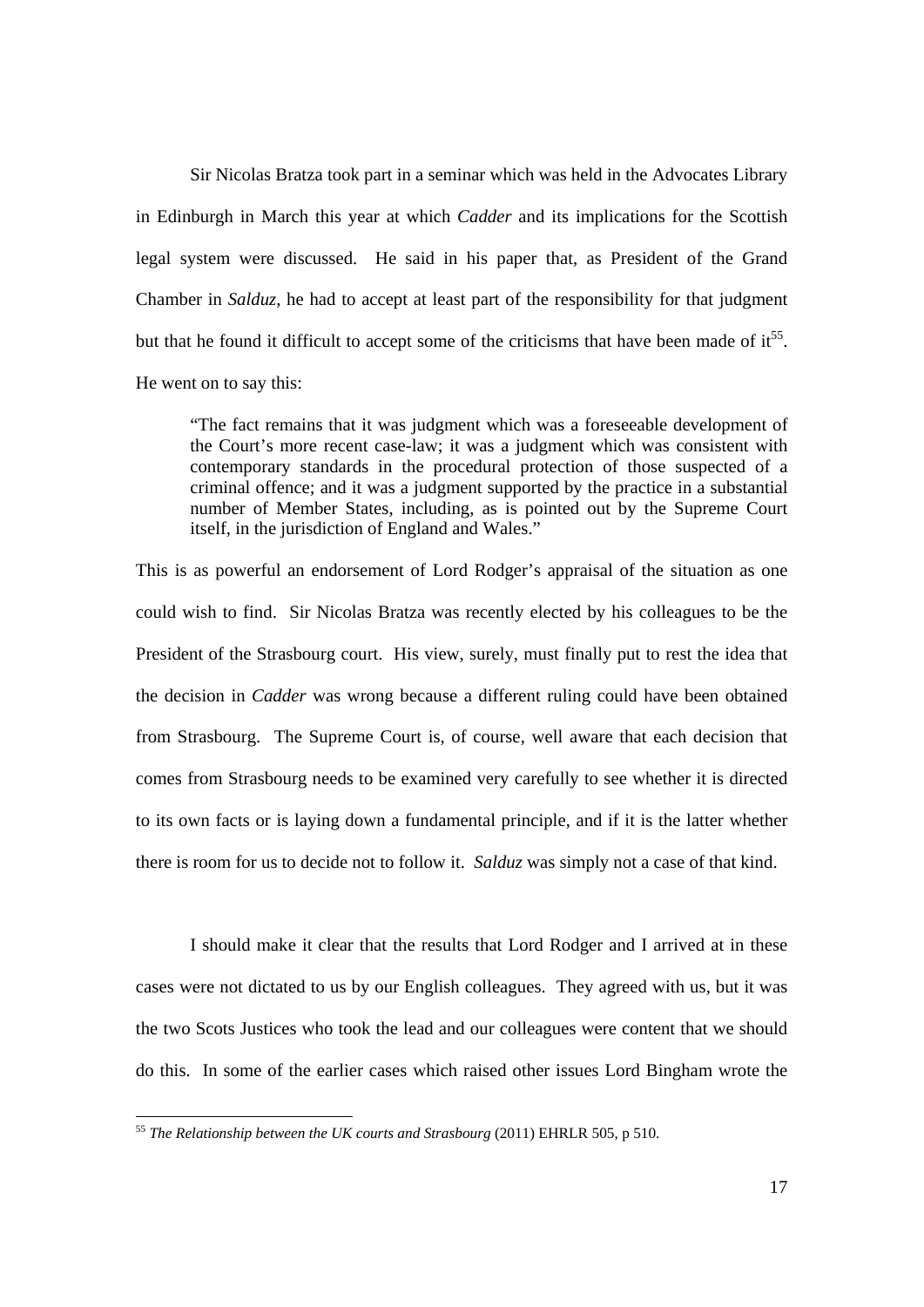leading judgment<sup>56</sup>. He had a particular interest in the law relating to Convention rights and on almost every issue we welcomed the contribution he made. More recently our English colleagues have supported the Scottish Justices in resisting a more expansive interpretation of the jurisprudence of the Strasbourg court that has been urged on us by one of our number than that which Lord Bingham's approach in the well-known case of *Ullah*<sup>57</sup> would seem to justify. It has been suggested that we should lay down what would appear to be inescapable rules for the conduct of interviews in the police station – "an indispensible pre-requisite", as it has been put<sup>58</sup> – rather than to allow the current procedures and any improvements that may be made to them to be assessed in the broader context of whether there has been a fair trial. I have been determined to resist that approach. It is not only that for us to lay down rules would create the same kind of upheaval that *Cadder* gave rise to, because of the prescriptive nature of section 57(2) of the Scotland Act. It also would run contrary to Lord Bingham's view that, while it is open to member states to provide for rights more generous than those guaranteed by the Convention, such provision should not be the product of interpretation of the Convention by national courts. Strasbourg itself too is quite cautious about this. Sir Nicolas Bratza said in his Edinburgh paper that it has been careful, in general, to leave the national authorities to devise a more Convention-compliant system without itself imposing specific requirements on the State<sup>59</sup>. The words "in general" acknowledge, as *Salduz* itself shows, that there will be exceptions to that approach. The Supreme Court should, I believe, be no less careful in the way that it deals with the Scottish system.

<sup>&</sup>lt;sup>56</sup> Eg *Brown v Stott* 2001 SC (PC) 43; *Dyer v Watson* 2002 SC (PC) 89.<br><sup>57</sup> R (Ullah) v Special Adjudicator [2004] UKHL 26, [2004] 2 AC 423, para 20<br><sup>58</sup> Jude v HM Advocate [2011] UKSC 55, para 53.<br><sup>59</sup> fn 48, p 510.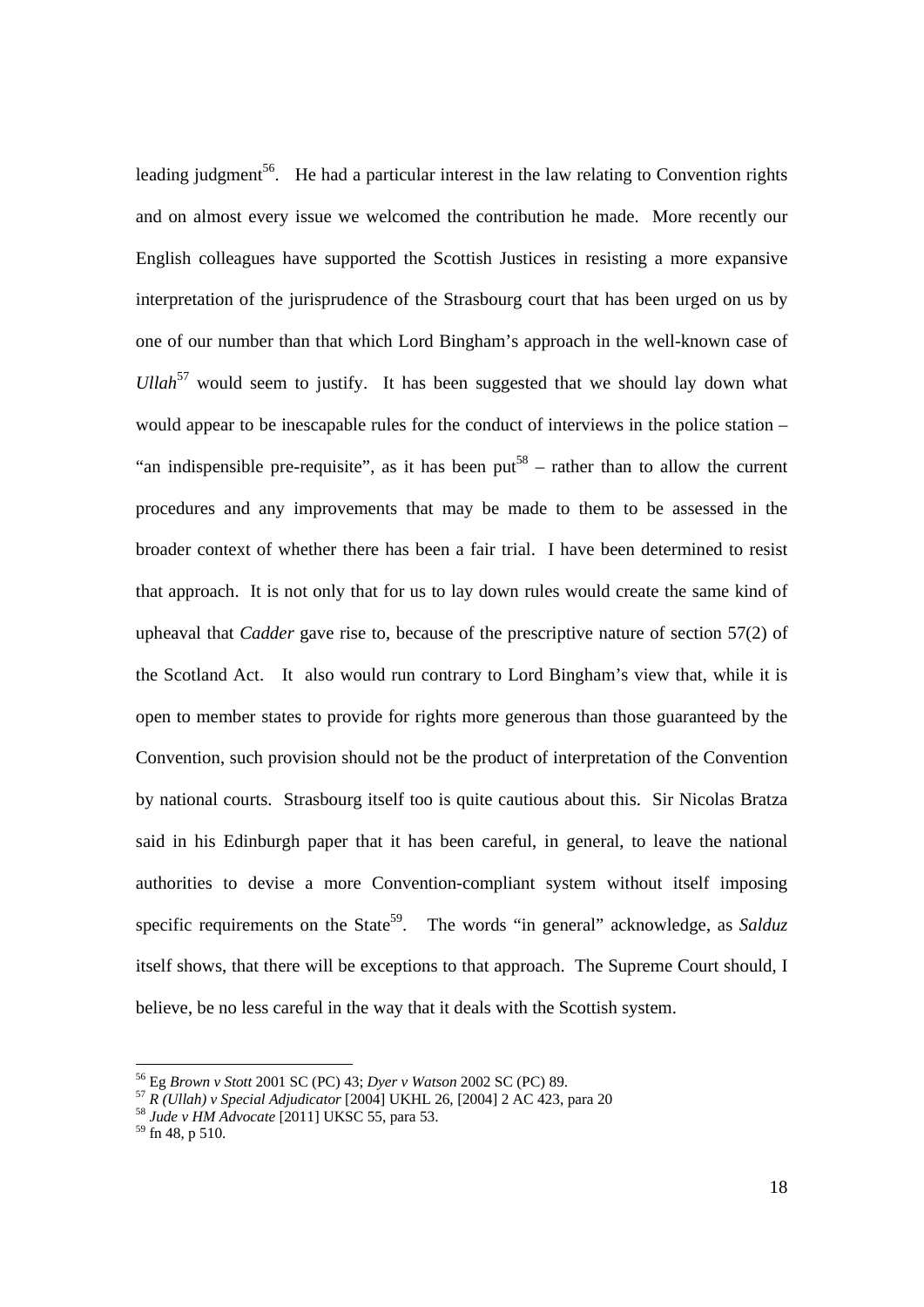We have not had the benefit of Lord Rodger's views on this most recent debate. But I am confident that he would not have wanted to impose indispensible rules on this area of our practice unless they were to be found to have been clearly stated in the jurisprudence of the Strasbourg court. To do that, as he said in one of his unpublished lectures, would be to introduce under the guise of applying the Convention rights freestanding rights of the court's own creation. That is not the function of the judges under the Scotland Act.

We had a narrow escape on the issue of time limits. English law has always taken a more relaxed view than we have of the potential injustice of holding people of custody for long periods while awaiting trial. Our 110 day rule, which has of course been modified to some degree, would have been quite impossible for them to live with due to their backlog of cases and what appears to us here to be the rather leisurely way cases proceed to trial in that jurisdiction. The issue came before us in the case of *R v HM Advocate*<sup>60</sup> which I have already mentioned, when the three Scots – Lord Clyde, having recently retired, was sitting with us on that case – disagreed with Lord Steyn and Lord Walker. As Lord Rodger explained<sup>61</sup>, the appellant was using the power given to him by the Scotland Act to rely on his rights under article 6(1). More particularly, he was trying to show that the Lord Advocate's act in continuing to prosecute him was incompatible with his right to have the charges in the indictment determined within a reasonable time. If he could show that, then section 57(2) provided that the Lord Advocate had no power

 $60$  2003 SC (PC) 21.

 $<sup>61</sup>$  Ibid, para 124.</sup>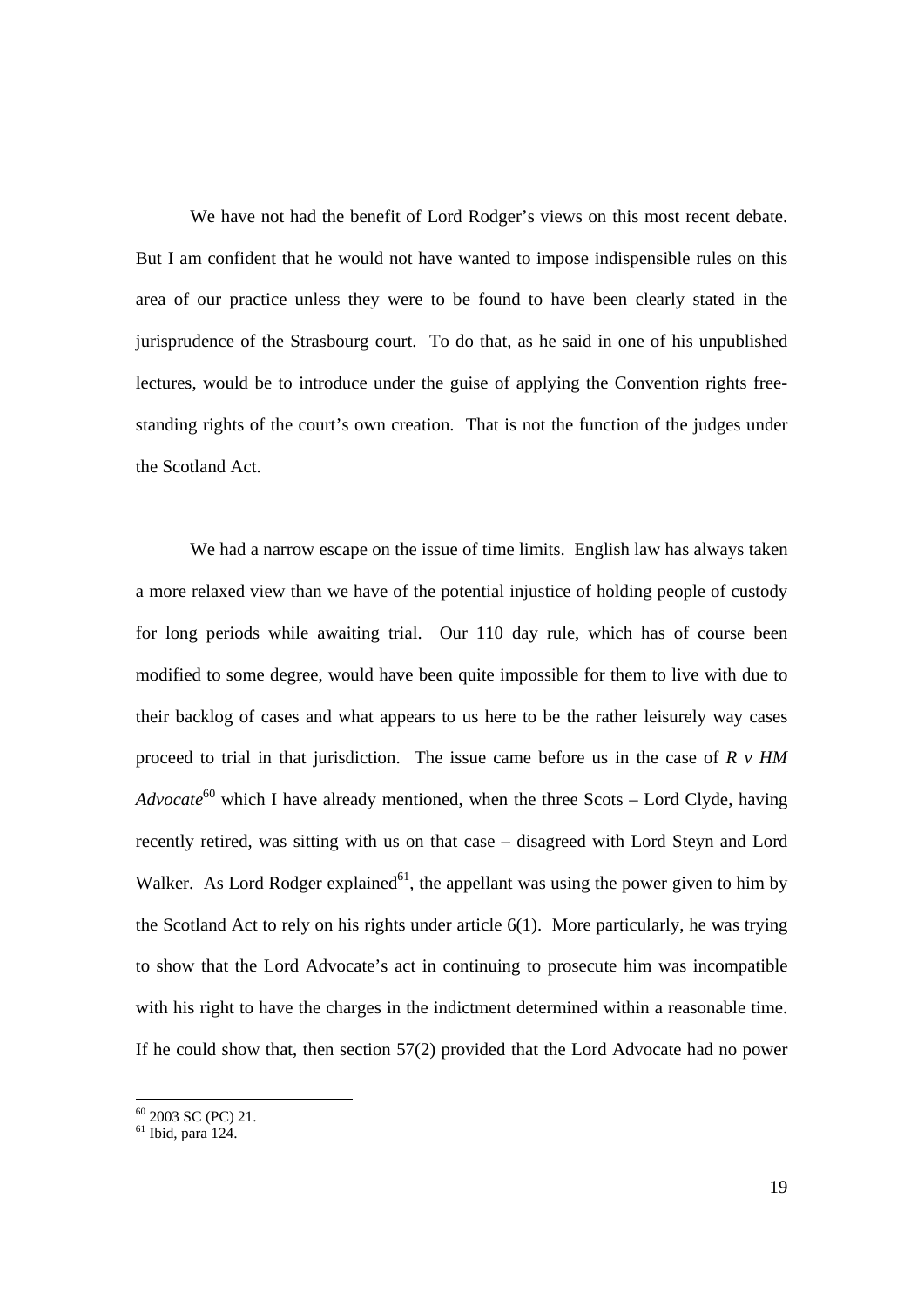to continue to prosecute them. His act was not just unlawful. He had no power to do it at  $all<sup>62</sup>$ . Lord Steyn's view was that he did have that power if a fair trial was still possible, and that the remedy which the appellant sought, which was a declaration that the charges could not proceed to trial, was not the appropriate remedy. When the same issue came before the House of Lords in an English appeal in which Lord Bingham delivered the leading judgment<sup>63</sup> we were predictably outnumbered by 5 to 2. It seemed to be only a matter of time before the issue was brought back as a devolution issue where, without a third Scottish judge, we would be almost certainly in the minority again. When the issue did come back<sup>64</sup>, however, by a lucky chance Strasbourg had spoken<sup>65</sup> – in favour of the English view that it would not be incompatible with the appellant's Convention rights for the Lord Advocate to continue to prosecute him if a fair trial was still possible<sup>66</sup>. So we were able to agree as to the result that Lord Steyn had argued for without embarrassment.

During this period we have been keen to stress two things. The first is the limited nature of our jurisdiction. I started the process right at the beginning in *Montgomery v HM Advocate*<sup>67</sup>, in which I rather boldly told my colleagues that they would have to get used to the Scottish way of doing things. What I said then has probably been forgotten. But more recently, as much to reassure the judges in Edinburgh as to put down a marker for my colleagues, I have gone out of my way to stress that it is not part of our function to adjudicate on issues of Scots criminal law. I said that the court must be careful to bear in

 $^{62}$  Ibid, para 128.<br> $^{63}$  Attorney General's Reference (No 2 of 2001) [2004] 2 AC 72.

Allottley General 3 Reference (10 2 by 2001) [2001] 21.00 1.21.<br>
<sup>64</sup> In *Spiers v Ruddy* 2009 SC (PC) 1.<br>
<sup>65</sup> *Kudla v Poland* (2002) 35 EHRR 11; *Zarb v Malta* (Application no 1663/04), 4 July 2006.

 $^{66}$  See 2009 SC (PC) 1, para 22.<br> $^{67}$  2001 SC (PC) 1, pp 12-13.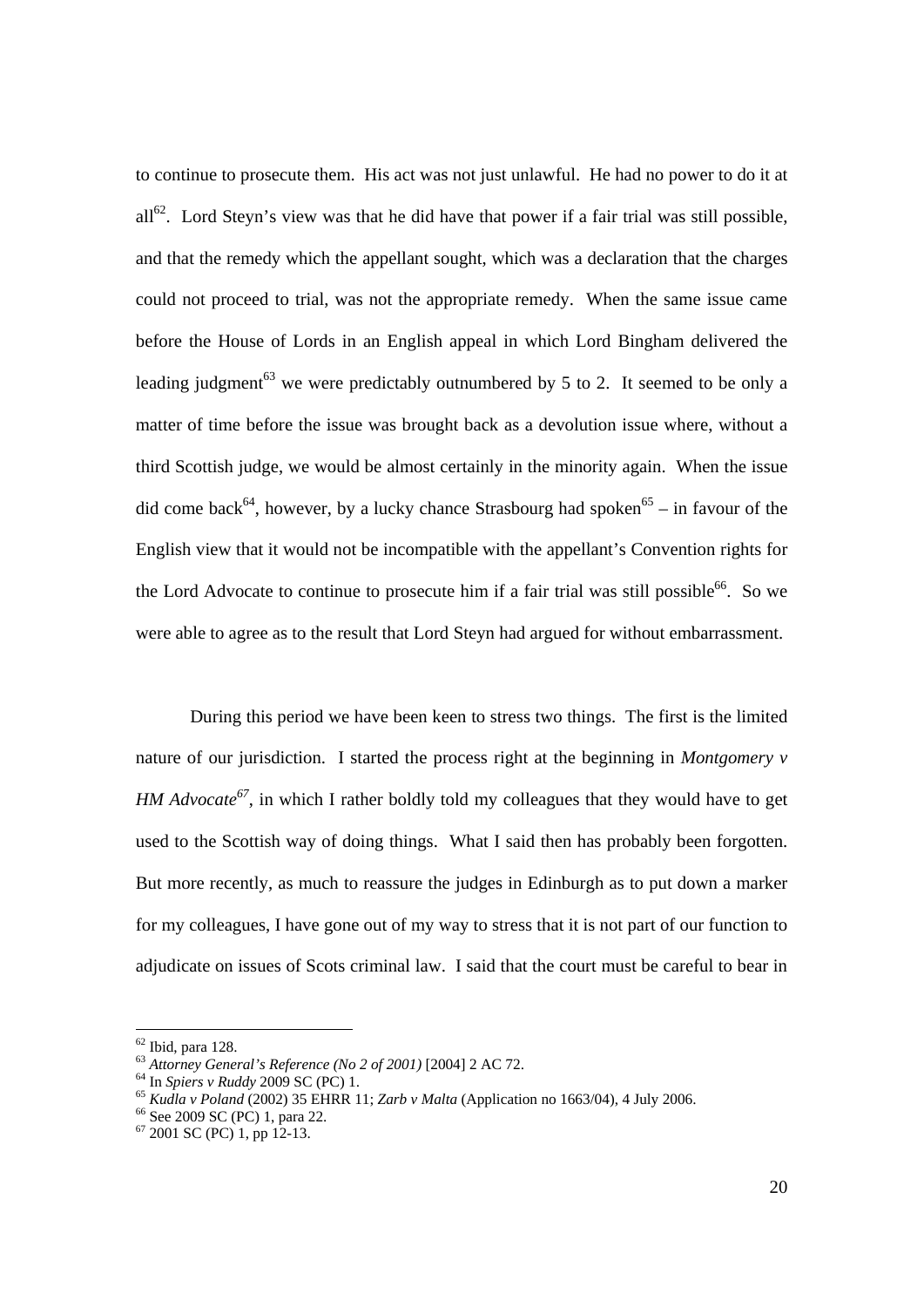mind that the High Court of Justiciary is the court of last resort in all criminal matters in Scotland, and that when the Supreme Court is dealing with questions of that kind it is the law of Scotland that must be applied<sup>68</sup>. Lord Rodger did not make the same point in so many words in any of his judgments, but in another of his unpublished lectures which he gave in October 2005 on the fifth anniversary of the coming into force of the Human Rights Act 1998 he said:

"There could well be situations where, *according to the rules of Scottish procedure or evidence*, one could say that the actings of the Crown had made the trial unfair, but where there would be no breach of the right to a fair trial *according to the criteria embodied on article 6 of the Convention.* In such a case the allegation that the actings of the Crown had made the trial unfair would not, as it seems to me, raise a devolution issue and the Privy Council would have no role to play."

The second thing that we have stressed is that if we are entirely satisfied that the trial is unfair for a Convention reason the conviction must be quashed. This was something about which Lord Rodger felt particularly strongly. In the same lecture he said that in considering whether a trial had been fair in terms of article 6, the violations, if any, had to be taken together and their total impact on the trial assessed. Sometimes however an individual breach would be so obviously fundamental as, ipso facto, to make the trial unfair. Having given some, admittedly rather extreme examples, he said

"If such a violation occurred, leaving aside the position in domestic law, it would amount to such a fundamental breach of the right to equality of arms under article 6 that the accused would not have had a fair trial in terms of article 6. Any conviction would obviously have to be quashed."

<sup>68</sup> *Robertson v Higson* 2006 SC (PC) 22, paras 5 and 6; *McInnes v HM Advocate* 2010 SC (UKSC) 28, para 5; *Fraser v HM Advocate* 2011 SLT 515, para 11.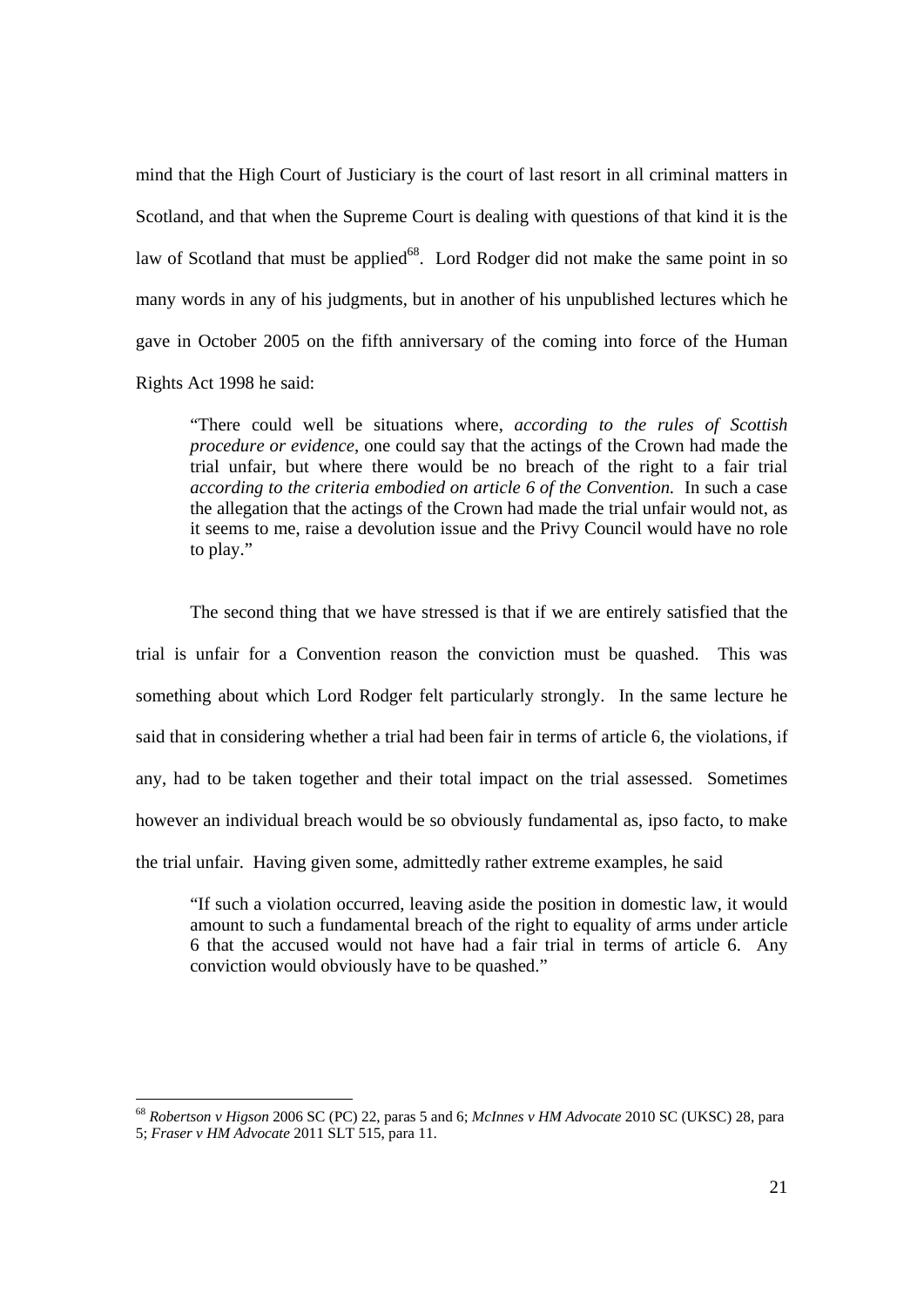He went on to say that any such case would be wholly exceptional. But his theme was that if, for whatever reason, the trial is unfair, then the conviction *must* be quashed. As he put it:

"That is said in *Holland* and *Sinclair*, if a little *sotto voce.*"

We both knew that the Supreme Court's decision to quash the convictions in those cases was not well received in Edinburgh. But there is no doubt that Lord Rodger would not in the least have been put off by that. They were, as already mentioned, cases where the Crown had failed to disclose material that ought to have been disclosed to the defence. In *Holland* the Appeal Court had dismissed the appellant's appeal on the devolution issue and in *Sinclair* it had dismissed his devolution minute. Leave to appeal to the Supreme Court had been refused in both cases, and they had come before us not as references but as appeals. As Lord Rodger had observed $^{69}$ , the Judicial Committee had been given by statutory instrument all the powers of the court below in devolution cases<sup>70</sup>. He saw no reason why they should not be exercised as, in his opinion, the Appeal Court would have been bound to set the conviction aside if the case had been returned to it. He took the same view of the procedure that the Supreme Court should adopt in the case of *Fraser.* His response to anyone who objected to this was simple. The Supreme Court had been given those powers and, in a case where it was satisfied that the trial was unfair, it should not hesitate to exercise them. As he put it to me when we were discussing what we should do in *Fraser*, any other course could be taken as suggesting that the trial had been fair after all. He was firmly of the view that we could not avoid saying that there was *a real possibility*, having regard to the way that trial was

<sup>&</sup>lt;sup>69</sup> *Holland v HM Advocate* 2005 SC (PC) 3,. para 86.<br><sup>70</sup> The Judicial Committee (Powers in Devolution Cases) Order 1999 (SI 1999/1320).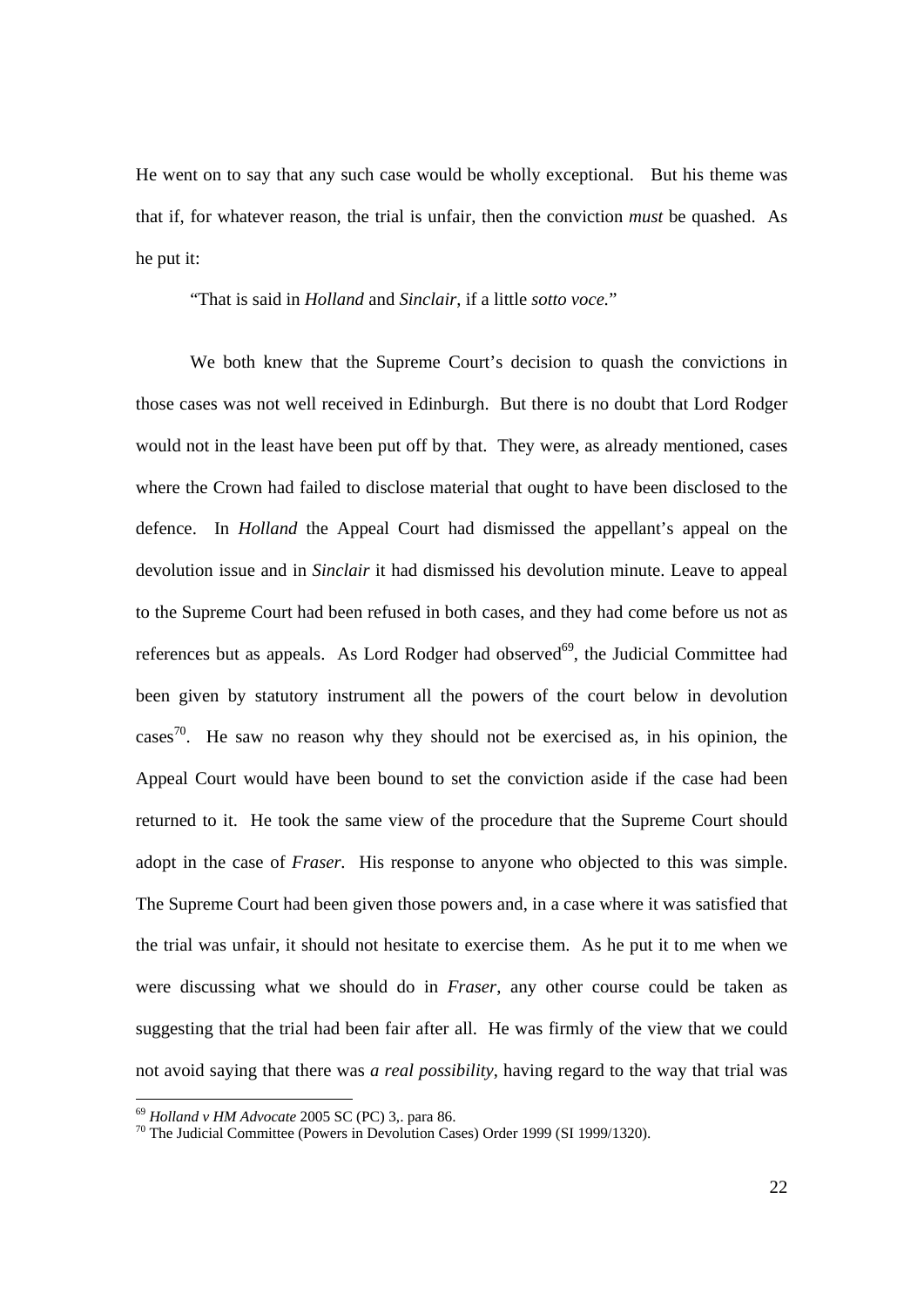*actually* conducted, that the jury would have arrived at a different verdict if the material had been disclosed. That led logically to the conclusion that there was a miscarriage of justice and that the conviction should be set aside.

This brings me to the recommendations of the McCluskey Group. As I said at the beginning, I have a good idea what Lord Rodger would have thought of them. For obvious reasons I do not wish to put my own views on record, but I can tell you what I think his views would have been. He would, of course, have welcomed the Group's acknowledgment that the Supreme Court should continue to have a role in devolution issues relating to the powers of the Lord Advocate. But I think that he would have wanted to resist the two qualifications that the Group wishes to make: that the Supreme Court should be a court of reference only on devolution issues and not a court of appeal, and that it should be a pre-condition of leave to appeal to the Supreme Court that there should be a certificate as is the case for criminal appeals from the other parts of the United Kingdom. But I think that he would have been more concerned about the effects of certification.

It is true that the devolution system laid down by the Scotland Act 1998 has been more invasive than was anticipated. But whether this has been a good or a bad thing depends on your point of view. It all depends on where your priorities lie. If your priority is to protect the integrity of the Scottish system, then the more protections there in place the better. But if your priorities are those which the European Convention had in mind when it was formulated, the balance may well tilt the other way. One has to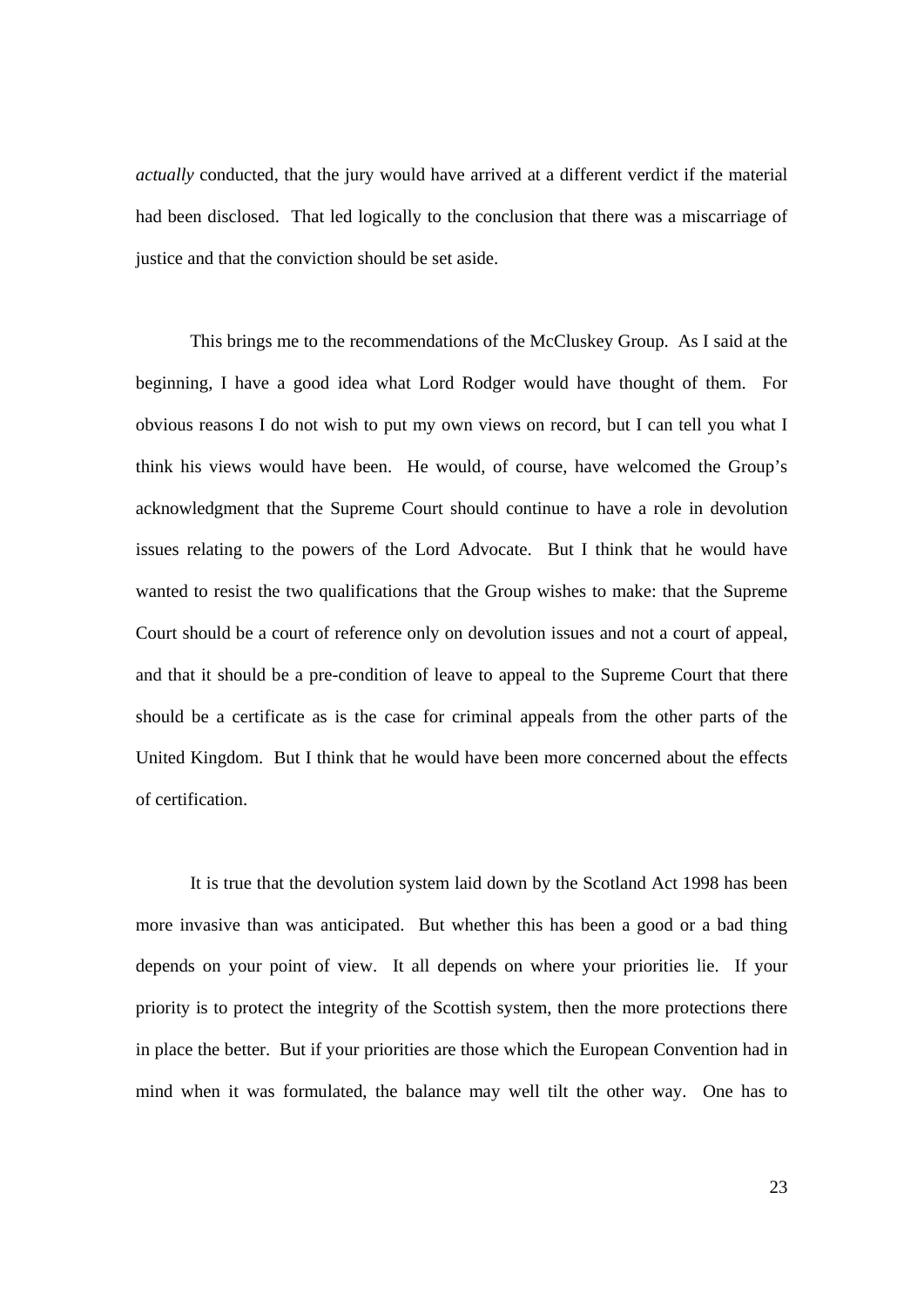wonder, Lord Rodger would have said, if the McCluskey Group's proposals had been in place from the beginning where we would be now. The probability is that the impact of Europe on the criminal justice system would have been much less. It is unlikely that the disclosure cases would have been certified. In both *Holland* and *Sinclair* leave to appeal was refused. It is certain that *Cadder* would not have been certified standing the decision of seven judges in *McLean*. *Fraser* would not have been certified either. And we would not have had the Carloway Review. One has to bear in mind too that one of the most striking features of the Convention is that the rights which it describes are given to everyone. Even, if I may coin a phrase, to "the vilest people on the planet"<sup>71</sup>. There are dangers in reducing the procedural protections against the risk of an unfair trial that presently exist. It is not obvious that they will be strengthened if the Group's recommendations were to be put in place and subjected to the test of general public importance. The record to date suggests that the protections might well be less strong than they are at present. Going to Strasbourg for, at best, a finding that there has been a violation of a Convention right is really no substitute for what it has been possible to achieve for the individual under the present system. You may think too, in the light of the figures I gave earlier, that the suggestion that the Supreme Court's jurisdiction is interfering too frequently has been somewhat exaggerated.

Leaving these contentious issues aside, there is much to enjoy in Lord Rodger's judgments. He was deeply interested in the history of our criminal justice system, and he

<sup>71</sup> A phrase used by the First Minister, Alec Salmond MSP, in a interview in the *Holyrood* magazine in June 2011 to describe those who were claiming compensation for slopping out and who stood to benefit from the decision of the House of Lords in *Somerville v Scottish Ministers* 2008 SC (HL) 45 on the issue of time limits.